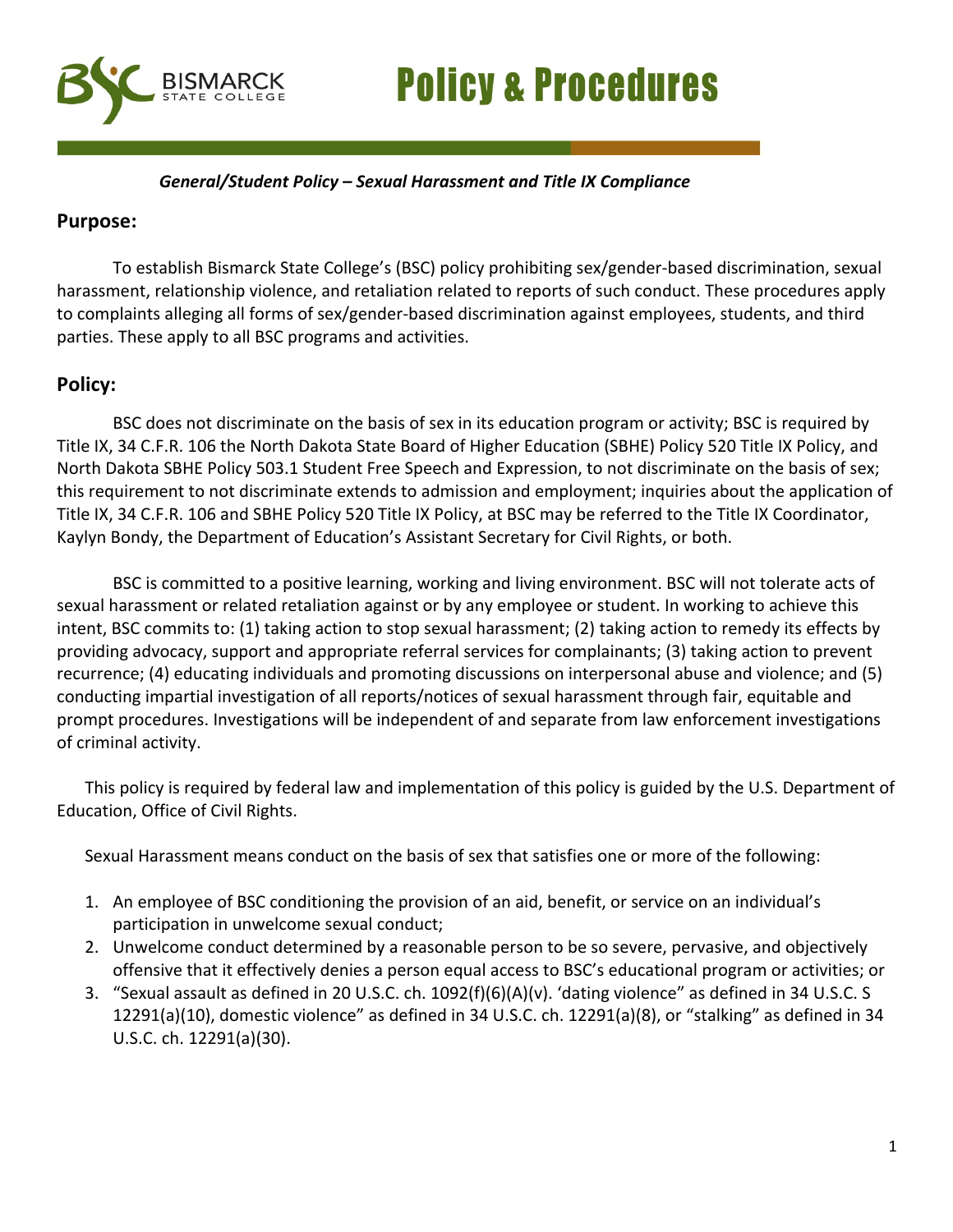**Equitable Treatment.** At all times, BSC will treat complainants and respondents equitably by following a grievance process which complies with this Policy before the imposition of disciplinary sanctions, and by providing remedies to a complainant if a respondent is found to be responsible for sexual harassment.

# **Procedure:**

## **Jurisdiction:**

This policy and procedure govern the conduct of: BSC students; faculty; staff; and third parties (i.e., non-members of the College community, such as vendors, alumni, visitors, or local residents). This policy applies to conduct that occurs on BSC property (i.e., on campus) and to conduct that occurs off College property, in the United States, when educational programs or activities include locations, events, or circumstances over which the school exercised substantial control over both the respondent and the context in which the sexual harassment occurred. Jurisdiction will depend on the facts.

## **Definitions:**

For the purpose of this policy, the following definitions apply:

- **Actual Knowledge**. Actual knowledge means notice of sexual harassment or allegations of sexual harassment to BSC's Title IX Coordinator or any BSC official who has authority to institute corrective measures on behalf of BSC. The actual knowledge standard is not met when only an official of BSC with actual knowledge is the respondent.
- **Advisor.** An individual of a party's choosing who serves as their advisor throughout the investigation process. An advisor may be an attorney. Each party has the right to one advisor.
- **Coercion**. Unreasonable pressure for sexual activity. Coercive behavior differs from seductive behavior based on the type of pressure someone uses to get consent from another. When someone makes clear to you that they do not want sex, that they want to stop, or that they do not want to go past a certain point of sexual interaction, continued pressure beyond that point can be coercive.
- **Complainant**. An individual who is alleged to be the victim of conduct which could, after investigation, constitute sexual harassment.
- **Consent.** Consent is a clear, voluntary, mutual, affirmative verbal and physical agreement to engage in sexual activity;
	- o Someone who is incapacitated cannot consent;
		- Incapacitation can be due to the use of drugs or alcohol, when a person is asleep or unconscious, or because of an intellectual or other disability that prevents the individual from having the capacity to give consent
	- o Past consent does not imply future consent;
	- o Silence, passivity, or an absence of resistance does not imply consent;
	- o Consent to engage in sexual activity with one person does not imply consent to engage in sexual activity with another;
	- o Consent may not be inferred from a current or previous dating or sexual relationship;
	- o Consent can be withdrawn at any time; and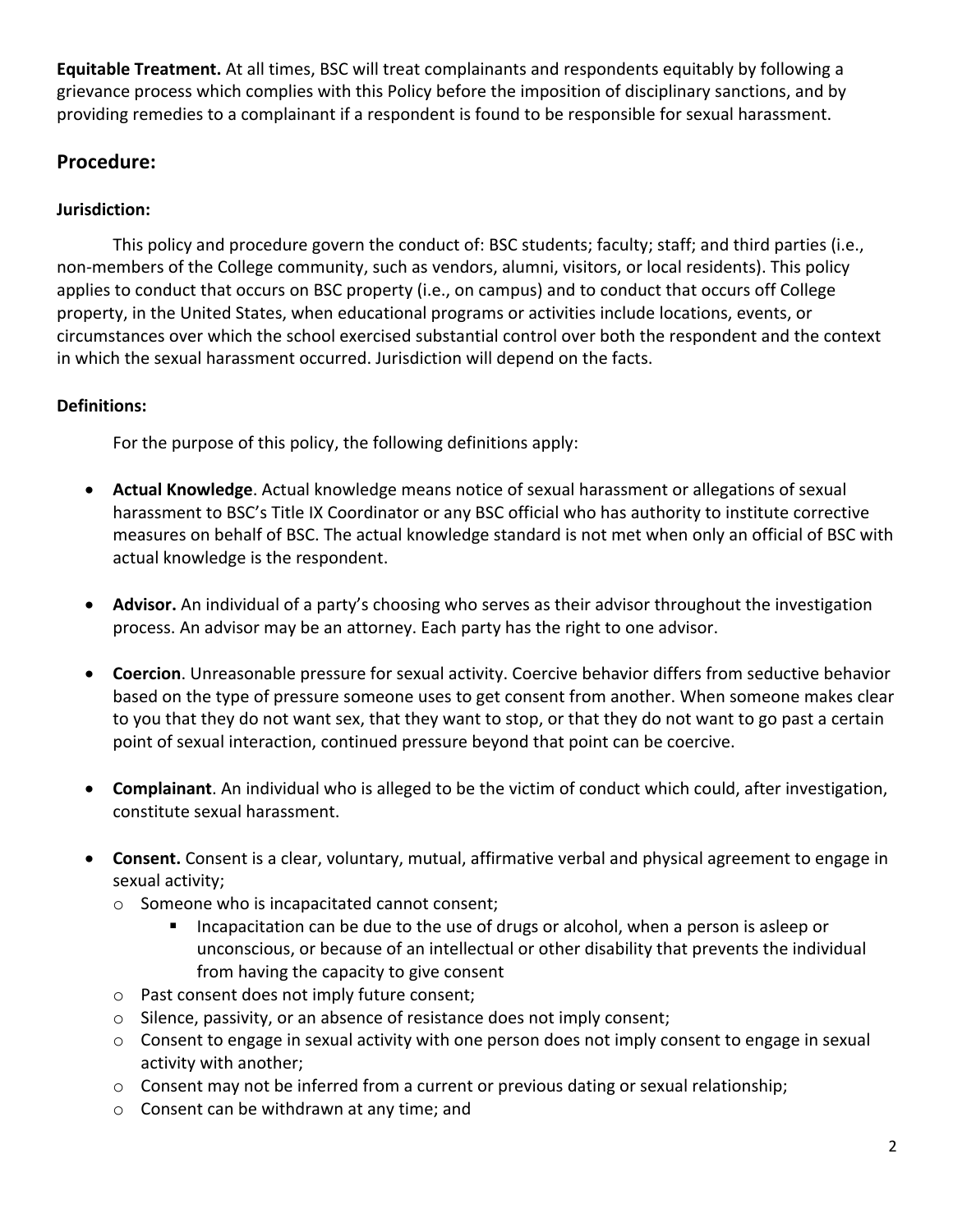o Coercion, force, or threat of either invalidates consent.

NOTE: It is important to obtain explicit consent from any sexual partner and not to make assumptions. If confusion or ambiguity on the issue of consent arises anytime during the sexual interaction, it is essential that each participant stops and clarifies, verbally, willingness to continue. Consent to one form of sexual act does not imply consent to other forms of sexual act(s).

## **"Age of Consent" – North Dakota –**

According to North Dakota Century Code § 12.1-20-01:

The "age of consent" is 18 years old in North Dakota; A person under the age of 15 cannot legally consent to sexual activity under any circumstances; A person between the ages of 15 – 17 is legally able to consent to sexual activity if the partner is less than three years older. For example, a 16-yearold can legally consent to engage in sexual activity with a partner who is 18 years old, but not a partner who is 19 years old.

- **Dating Violence**. Violence committed by the respondent:
	- 1. Who is or has been in a social relationship of a romantic or intimate nature with the complainant; and
	- 2. Where the existence of such a relationship shall be determined based on a consideration of the following factors:
		- i. The length of the relationship.
		- ii. The type of relationship
		- iii. The frequency of interactions between the complainant and respondent.
- **Deliberate Indifference**. When an institution's response to sexual harassment is clearly unreasonable in light of the information known to the institution at the time.
- **Pomestic Violence**. Violence committed by the respondent, who is:
	- 1. a current or former spouse or intimate partner of the complainant;
	- 2. a person with whom the complainant shares a child in common;
	- 3. cohabiting with or has cohabited with the victim as a spouse or intimate partner;
	- 4. similarly situated to a spouse of the complainant; or
	- 5. any person against whose acts the complainant is protected by N.D.C.C. ch. 14-07.1.
- **Educational programs or activities.** Includes locations, events, or circumstances over which BSC exercises substantial control over both the respondent and the context in which the sexual harassment occurs, as well as in any building owned or controlled by a student organization that is officially recognized by BSC.
- **Exculpatory Evidence.** Evidence that shows a person's innocence or clears from guilt or blame.
- **Fondling.** The touching of the private body parts of another person for the purpose of sexual gratification, without the consent of the victim, including instances where the victim is incapable of giving consent because of his/her age or because of his/her temporary or permanent mental incapacity.
- **Formal Complaint**. A document filed by a complainant (which either contains the complainant's signature or indicates that the complainant is the one filing the complaint) or signed by the Title IX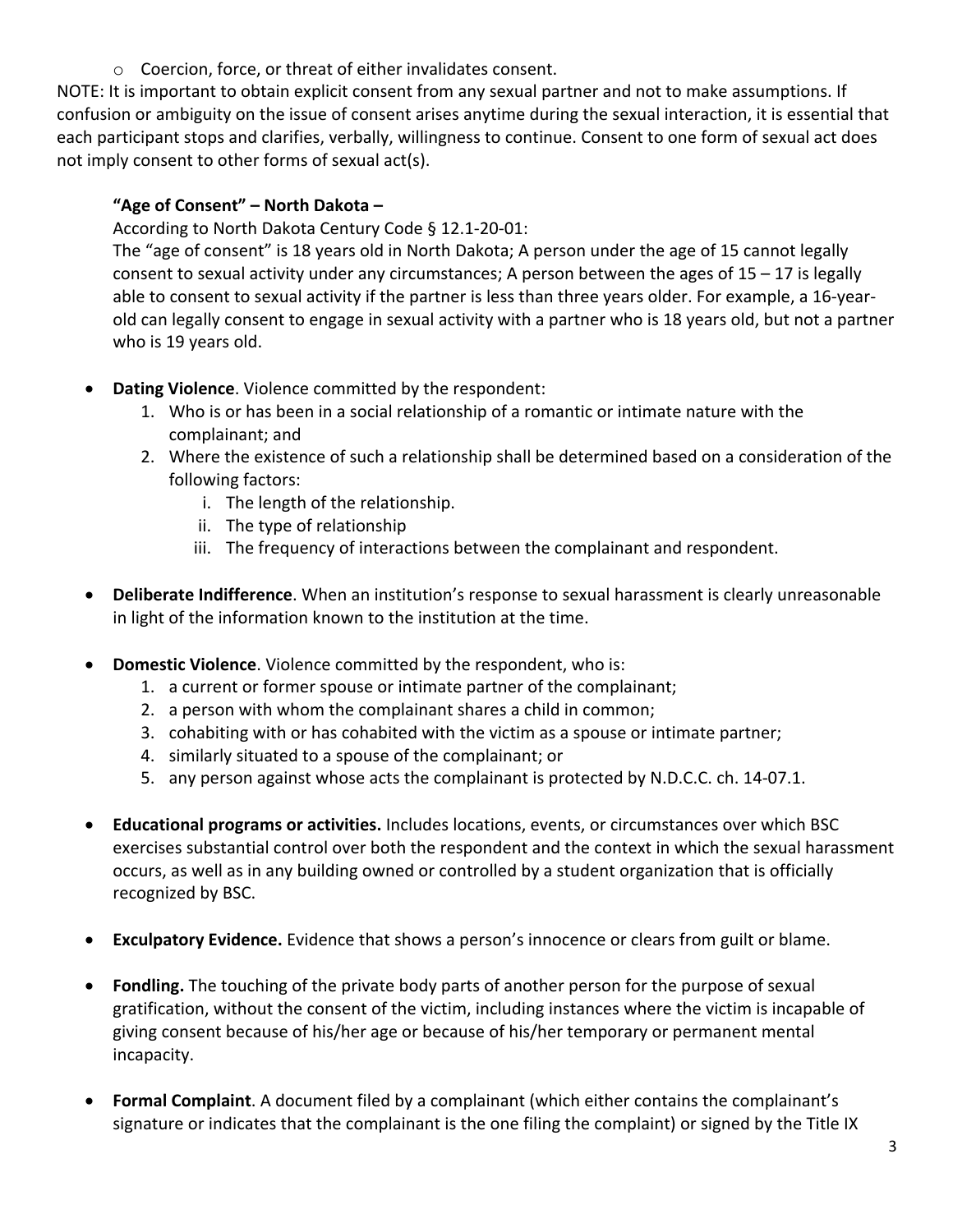Coordinator alleging sexual harassment against a respondent, in which the complainant requests that the institution investigate.

- **Grievance process**. The process designed to provide prompt and equitable methods of investigation and resolution to concerns regarding sexual harassment, remedy any harm, and prevent its recurrence.
- **Incapacitation**. A state in which an individual cannot make rational, reasonable decisions because they lack the capacity to give knowing consent (e.g., to understand the "who, what, when, where, why or how" of their sexual interaction).
- **Incest**. Sexual intercourse between persons who are related to each other within the degrees wherein marriage is prohibited by law.
- **Inculpatory Evidence.** Evidence that shows a person's involvement in an act, or evidence that can establish guilt.
- **Intimidation**. Implied threats or acts that cause an unreasonable fear of harm in another.
- **Mandated Reporter.** BSC has designated all employees as mandated reporters excluding those serving in a mental health counseling capacity. A mandated reporter is required to report sexual harassment to the Title IX Coordinator, however not every mandated reporter is a Responsible Employee.
- **Preponderance of the evidence.** An evidentiary standard meaning that it is more likely than not that the sexual harassment occurred. BSC applies the same standard of evidence for formal complaints against students and employees.
- **Program or Activity**. Education program or activity includes locations, events, or circumstances over which BSC exercises substantial control over both the respondent and the context in which the sexual harassment occurs, and also includes any building owned or controlled by a student organization that is officially recognized by a postsecondary institution.
- **Rape**. Penetration, no matter how slight, of the vagina or anus of the complainant with any body part or object by the respondent, or oral penetration of the complainant by a sex organ of the respondent, without the consent of the complainant.
- **Remedies.** Remedies offered after the conclusion of the grievance process on a finding of responsibility must be designed to restore or preserve equal access to the educational programs or activities. Such remedies may include the same individualized services described as supportive measures; however, remedies need not be non-disciplinary or non-punitive, and need not avoid burdening the respondent.

## • **Responsible employees.**

- 1. Those with authority to address and remedy sex and gender-based discrimination and harassment;
- 2. Those with responsibility to report sexual harassment to a supervisor; and/or
- 3. Those who a student would reasonably believe have such authority or obligation.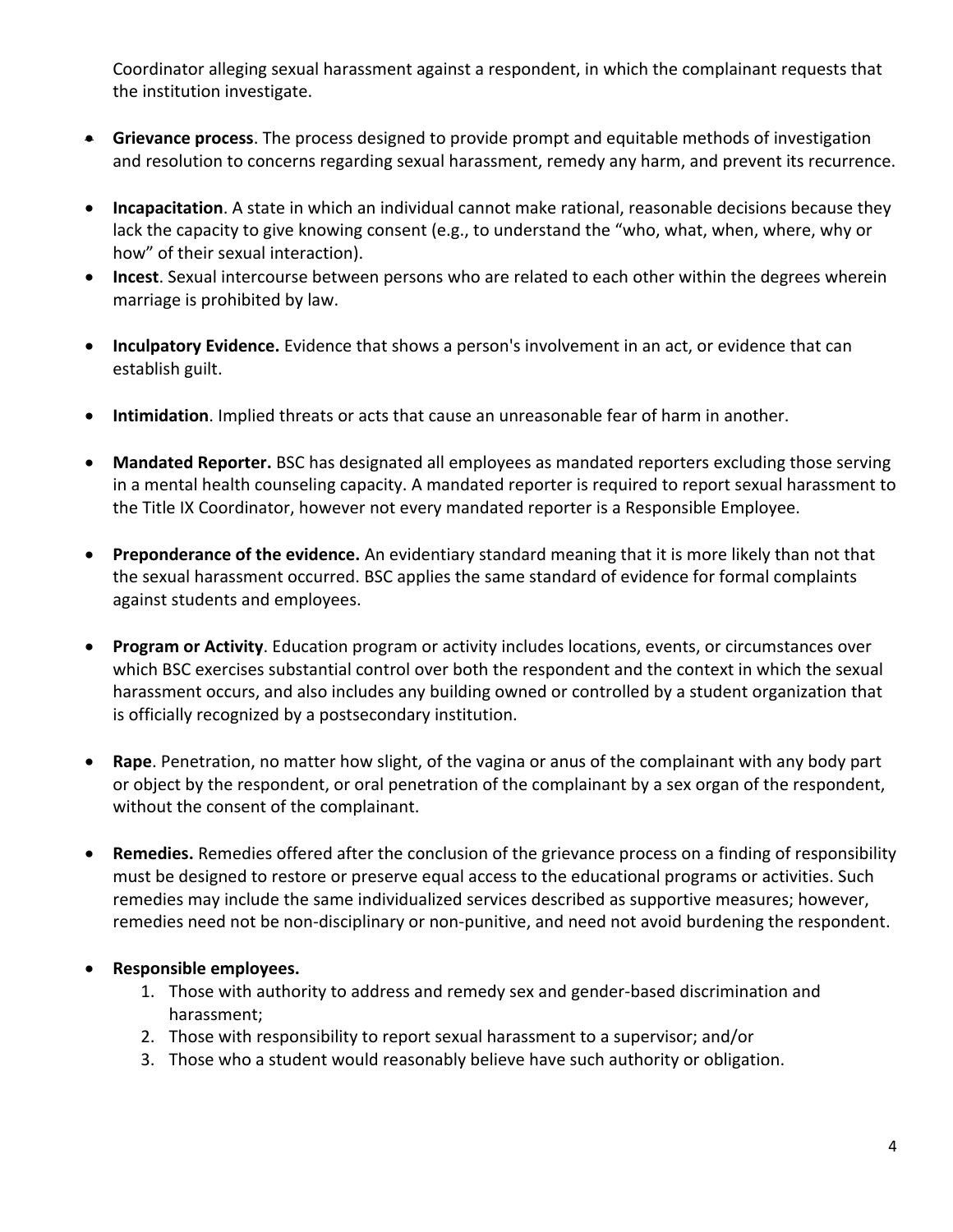- **Respondent**. An individual who has been reported to be the perpetrator of conduct that could constitute sexual harassment.
- **Retaliation**.
	- a. BSC or any person may not intimidate, threaten, coerce, or discriminate against any individual for the purpose of interfering with any right or privilege secured by Title IX or this part, or because the individual has made a report or complaint, testified, assisted, or participated or refused to participate in any manner in an investigation, proceeding, or hearing under this part.
	- b. Intimidation, threats, coercion, or discrimination, including charges against an individual for code of conduct violations that do not involve sex discrimination or sexual harassment, but arise out of the same facts or circumstances as a report or complaint of sex discrimination, or a report or formal complaint of sexual harassment, for the purpose of interfering with any right or privilege secured by Title IX or this part, constitutes retaliation.
	- c. The exercise of rights protected under the First Amendment does not constitute retaliation.
	- d. Charging an individual with a code of conduct violation for making a materially false statement in bad faith in the course of a grievance proceeding does not constitute retaliation, although a determination regarding responsibility alone is not sufficient to conclude that any party made a materially false statement in bad faith.
	- e. Complaints alleging retaliation may be filed pursuant to the grievance procedures for sex discrimination under Title IX.
- **Sanctions.** A sanction is a consequence placed upon a Respondent for a violation(s) of BSC policies. Sanctions help define the individual's relationship with the College in the context of current and potential future behavior. Once sanctions are awarded, further violations may lead to more severe behavioral sanctions.
- **Sexual Assault**. Rape, fondling, incest, statutory rape, or any of the sexual offenses listed in N.D.C.C. ch. 12.1-20 or by the FBI's Uniform Crime Reporting system.
- **Stalking.** Engaging in a course of conduct directed at a specific person that would cause a reasonable person to (a) fear for his or her safety or the safety of others; or (b) suffer substantial emotional distress.
- **Statutory Rape.** Sexual intercourse with a person who is under the statutory age of consent.
- **Supportive Measures.** Non-disciplinary, non-punitive individualized services offered as appropriate, as reasonably available, and without fee or charge to the complainant or the respondent before or after the filing of a formal complaint or where no formal complaint has been filed. Supportive measures are designed to restore or preserve equal access to the BSC's education programs or activities without unreasonably burdening the other party, including measures designed to protect the safety of all parties or BSC's educational environment, or deter sexual harassment.
- **Title IX Hearing Chair.** The Title IX Hearing Chair is one of three Hearing Panelist that comprise a Title IX Hearing Panel. The Hearing Chair serves as the decision maker responsible for conducting a Title IX hearing. The Title IX Hearing Chair treats all parties with respect, while ensuring decorum and professionalism. A Title IX Hearing Chair can also oversee an Informal Resolution process.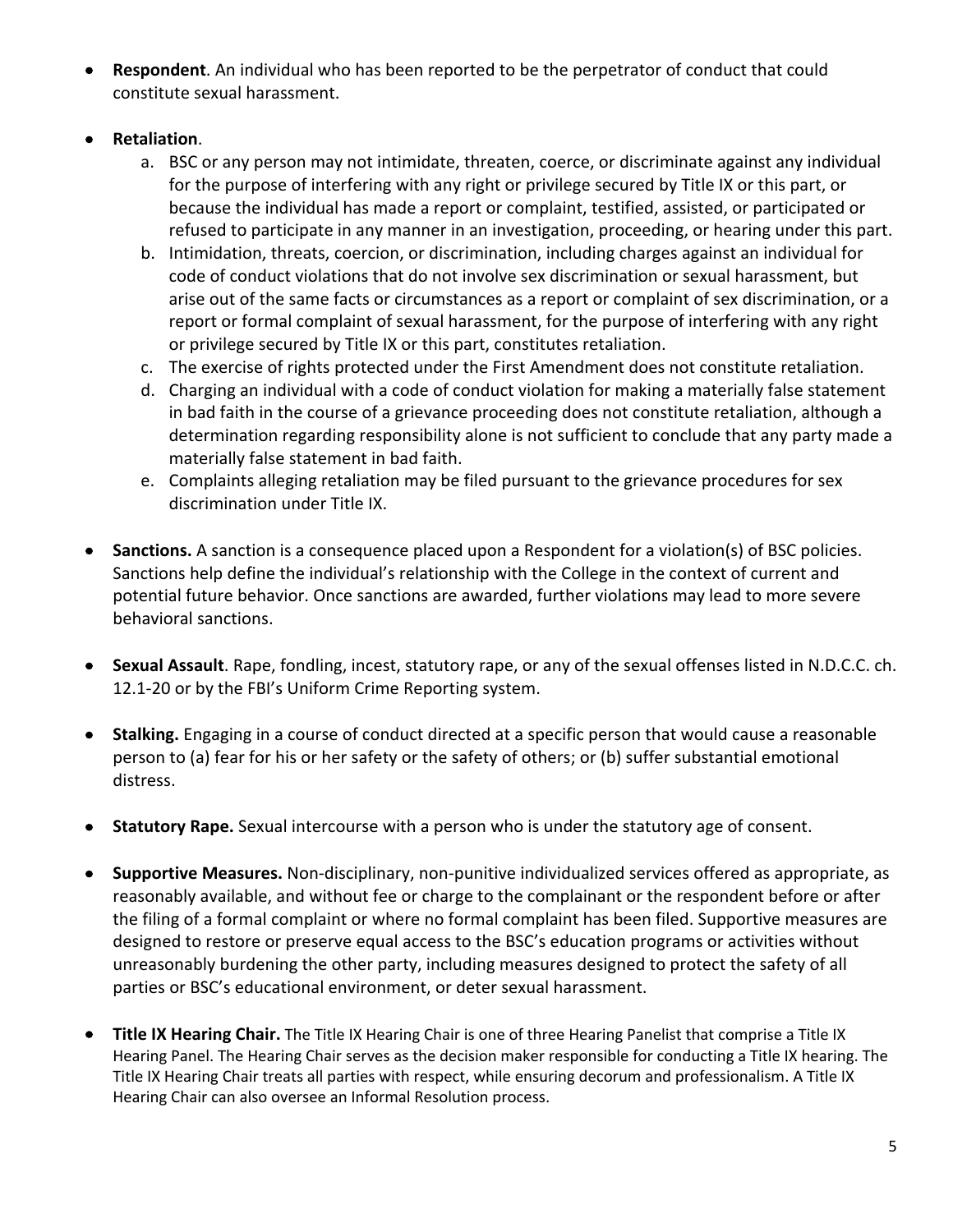- **Title IX Hearing Panel.** A team of three trained decision makers responsible for deciding a Title IX Emergency Removal or a Formal Investigation.
- **Title IX Hearing Panel Member.** A decision maker responsible for participating as a member of a Title IX Hearing Panel. Title IX Hearing Panel Member treats all parties with respect, while ensuring decorum and professionalism.
- **Title IX Appeal Officer.** The decision maker responsible for reviewing and deciding a Title IX appeal.
- **Title IX Coordinator -** The Title IX Coordinator oversees BSC's compliance with Title IX; ensures appropriate education and training; coordinates the investigation, response, and resolution of all reports under this policy; and ensures appropriate actions to eliminate prohibited conduct, prevent its recurrence, and remedy its effects.

## **Grievance Process:**

### **Reporting:**

Any person may report sex discrimination, including sexual harassment (whether or not the person making the report is the victim of the alleged sexual harassment or sex discrimination). Such report may be made in person, by mail, by telephone, or by email, using the Title IX Coordinator's contact information or any other means which results in the Title IX Coordinator receiving the report, regardless of the time of day.

BSC does not limit the timeframe for reporting; however, depending on the status of the relationship between BSC and the respondent, the College may not have the jurisdiction to investigate or impose sanctions. Students who have left, or graduated, or employees who are no longer employed at BSC are beyond our jurisdiction. In cases where BSC no longer has jurisdiction over a respondent, BSC will seek to meet its Title IX obligation by evaluating the reported conduct, assisting the Complainant in identifying external reporting options and potentially taking action to address the reported conduct. In all cases, regardless of jurisdiction or time frame, BSC will provide the supportive measures.

An individual who experiences any form of sexual assault or intimate partner violence is encouraged to seek immediate medical care to treat injuries, obtain preventive treatment for sexually transmitted infections or diseases, and preserve evidence.

#### **Formal Complaint:**

A document filed by a complainant (which either contains the complainant's signature or indicates that the complainant is the one filing the complaint) or signed by the Title IX Coordinator alleging sexual harassment against a respondent and requesting that the institution investigate.

#### **Anonymous Reports:**

Anonymous reports will be accepted by the College. BSC's ability to investigate and resolve anonymous reports without actual knowledge will be limited if the information contained in the anonymous reports cannot be verified by independent facts.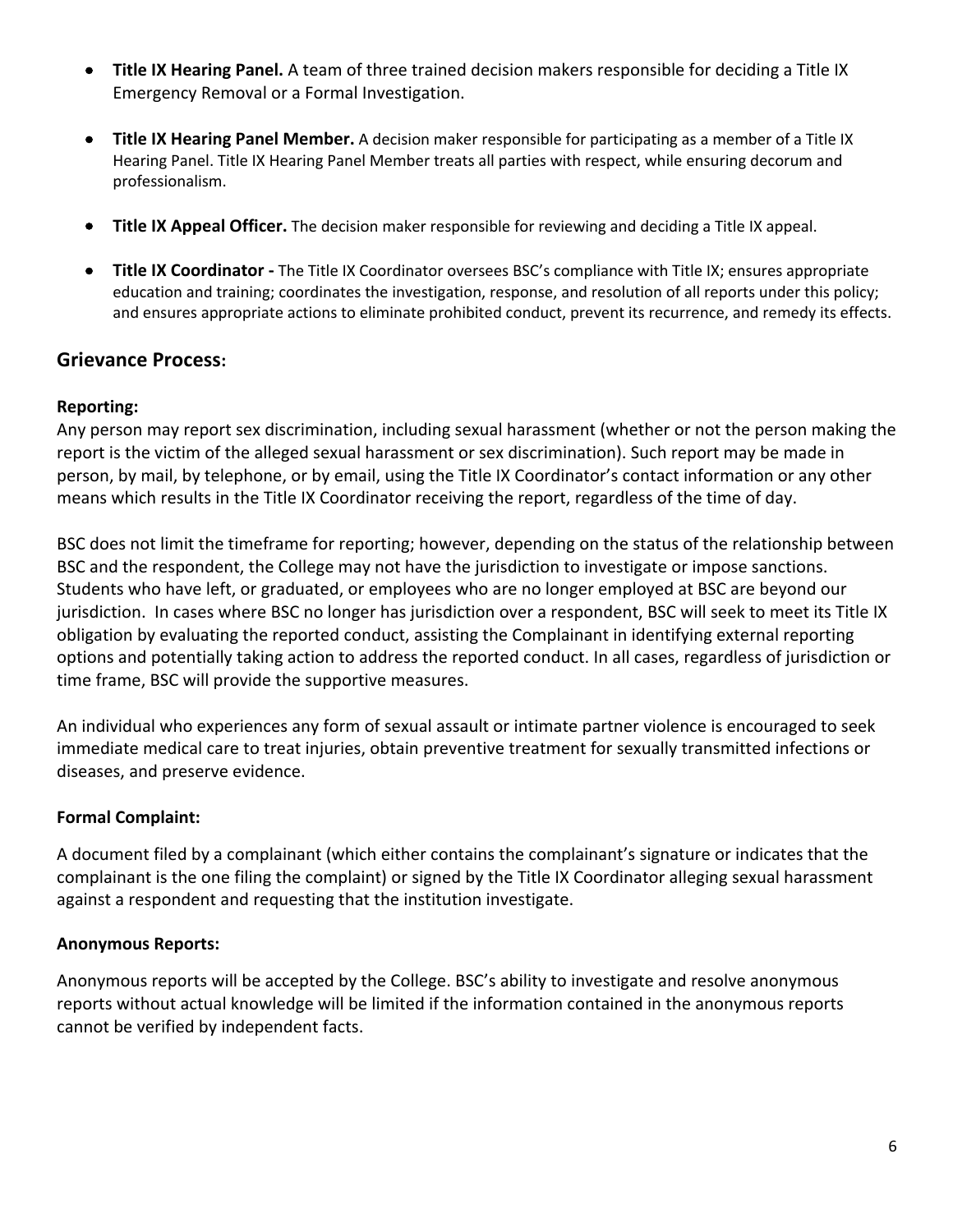# **False Reports:**

Knowingly submitting a false report of sexual harassment is prohibited. Anyone submitting a false report is subject to disciplinary action.

A report can be filed with the Title IX Coordinator or Deputy Coordinator:

Kaylyn Bondy Vice President for Student Affairs/Title IX Coordinator National Energy Center of Excellence, Room 331C Bismarck, ND 58501 Phone: 701-224-5638 Email: kaylyn.bondy@bismarckstate.edu

Nicole Mikkelsen Chief Human Resources Officer/Deputy Title IX Coordinator Meadowlark Building PO Box 5587 | 1700 Schafer St. Bismarck, ND 58506-5587 Phone: 701-224-5531 | 800-366-6888 (TTY Relay ND) Email: nicole.mikkelsen@bismarckstate.edu

The guiding principle in accepting reports of sexual harassment is to avoid re-victimizing the complainant of the behavior by forcing them into any plan of action. BSC will make every attempt to safeguard the privacy of the complainant and/or recipient of the behavior; however, it is important that the complainant recognize that BSC cannot ensure confidentiality in all cases. BSC must weigh the request for confidentiality against its obligation to protect the safety and security of the entire campus. Depending on the circumstances of the offense (the severity of the offense, the number of victims involved, involvement of a minor, etc.), BSC may be required to respond to an incident, even if confidentiality has been requested. Therefore, BSC employees cannot guarantee absolute confidentiality. Where privacy is not strictly kept, it will still be tightly controlled on a need-to-know basis. BSC will observe state and federal privacy laws, including North Dakota Century Code § 44-04-18.28

**Actual Knowledge**. Actual knowledge means notice of sexual harassment or allegations of sexual harassment to BSC's Title IX Coordinator, Deputy Coordinator or any BSC official who has authority to institute corrective measures on behalf of BSC. The actual knowledge standard is not met when only an official of BSC with actual knowledge is the respondent. Actual knowledge of sexual harassment in a BSC education program or activity against a person in the United States, requires BSC to respond promptly in a manner that is not deliberately indifferent. BSC is deliberately indifferent only if BSC's response to sexual harassment is clearly unreasonable in light of the known circumstances.

Once BSC has actual knowledge of sexual harassment, the Title IX Coordinator or Deputy Coordinator must contact the complainant and:

- a. Provide a copy of the BSC Sexual Harassment policy;
- b. Discuss the availability of supportive measures;
- c. Consider the complainant's wishes regarding supportive measures;
- d. Inform the complainant that supportive measures may be available with or without filing a formal complaint;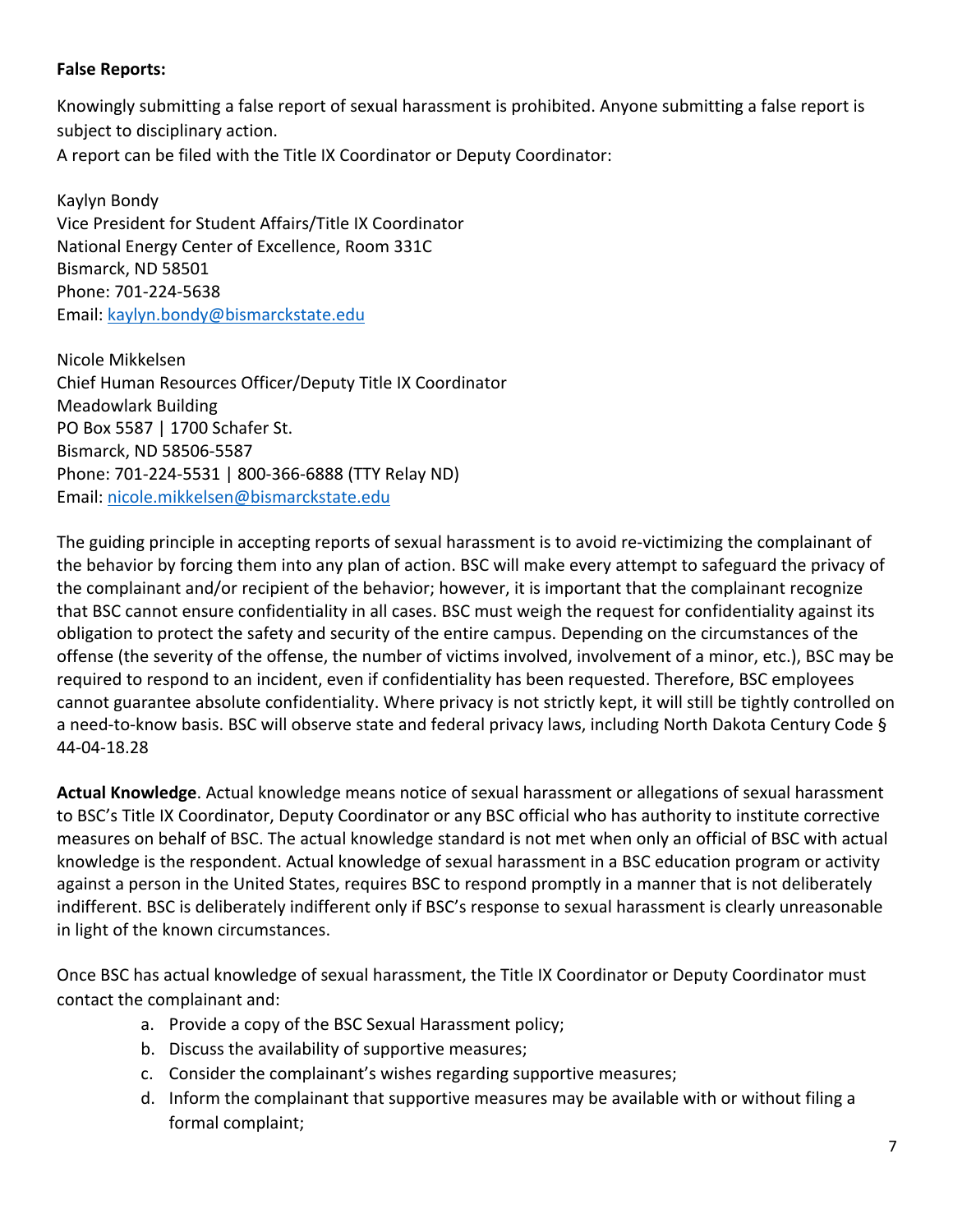- e. Explain the BSC Title IX formal complaint process;
- f. Explain the process of making a complaint with law enforcement.

**Timing.** Process will be carried out using reasonably prompt time frames, including time frames for filing and resolving appeals, and for informal resolution processes if offered. Temporary delays or extensions of the time frames must be offered for good cause, with written notice to the parties setting forth the cause for the action. Typically, investigation/resolution of the grievance will occur within 60 calendar days from the time the case is assigned to investigators. If it is anticipated that the investigation/resolution process will take longer than 60 calendar days, the Title IX Coordinator or Deputy Coordinator will notify all parties citing good cause.

**Good Cause.** Good cause is defined as a reason to delay or extend reporting or investigation time frame which may include considerations such as the absence of a party, a party's advisor, or a witness; concurrent law enforcement activity; or the need for accommodations for language or disability.

**Confidentiality.** BSC will maintain confidentiality with respect to supportive measures unless disclosure is required to implement the supportive measures. The Title IX Coordinator or Deputy Coordinator shall coordinate the effective implementation of supportive measures. Supportive measures may not restrict any party's rights under the United States Constitution.

BSC may require parties and advisors to refrain from disseminating the evidence by requiring parties and advisors to sign a non-disclosure agreement that permits review and use of the evidence only for the purpose of the Title IX grievance process.

**Permissible Supportive Measures.** BSC will coordinate supportive measures with respect to the parties' situations. Questions regarding or requests for supportive measures can be made to BSC's Title IX Coordinator or Deputy Coordinator. Violation of these supportive measures may be considered grounds for additional reports of sexual harassment or as retaliation for the ongoing investigation of sexual harassment. BSC will treat complainants and respondents equitably by offering supportive measures to a complainant, and by following a grievance process before the imposition of any disciplinary sanctions or other actions that are not supportive measures, against a respondent. Some possible supportive measures include, but are not limited to:

- a. Counseling;
- b. Extensions of deadlines or other course-related adjustments;
- c. Modifications of work or class schedules;
- d. Campus escort services;
- e. Mutual restrictions on contact between the parties;
- f. Changes in on-campus work or housing locations;
- g. Leaves of absence;
- h. Increased security or monitoring of certain areas of campus;
- i. Law enforcement resource assistance.

**Emergency Removal.** BSC may remove a respondent from educational programs or activities on an emergency basis. The Title IX Coordinator or Deputy Coordinator will conduct an individualized safety and risk analysis. If determined that an immediate threat to the physical health or safety of any individual arises from the allegations of sexual harassment, an Emergency Removal may be justified.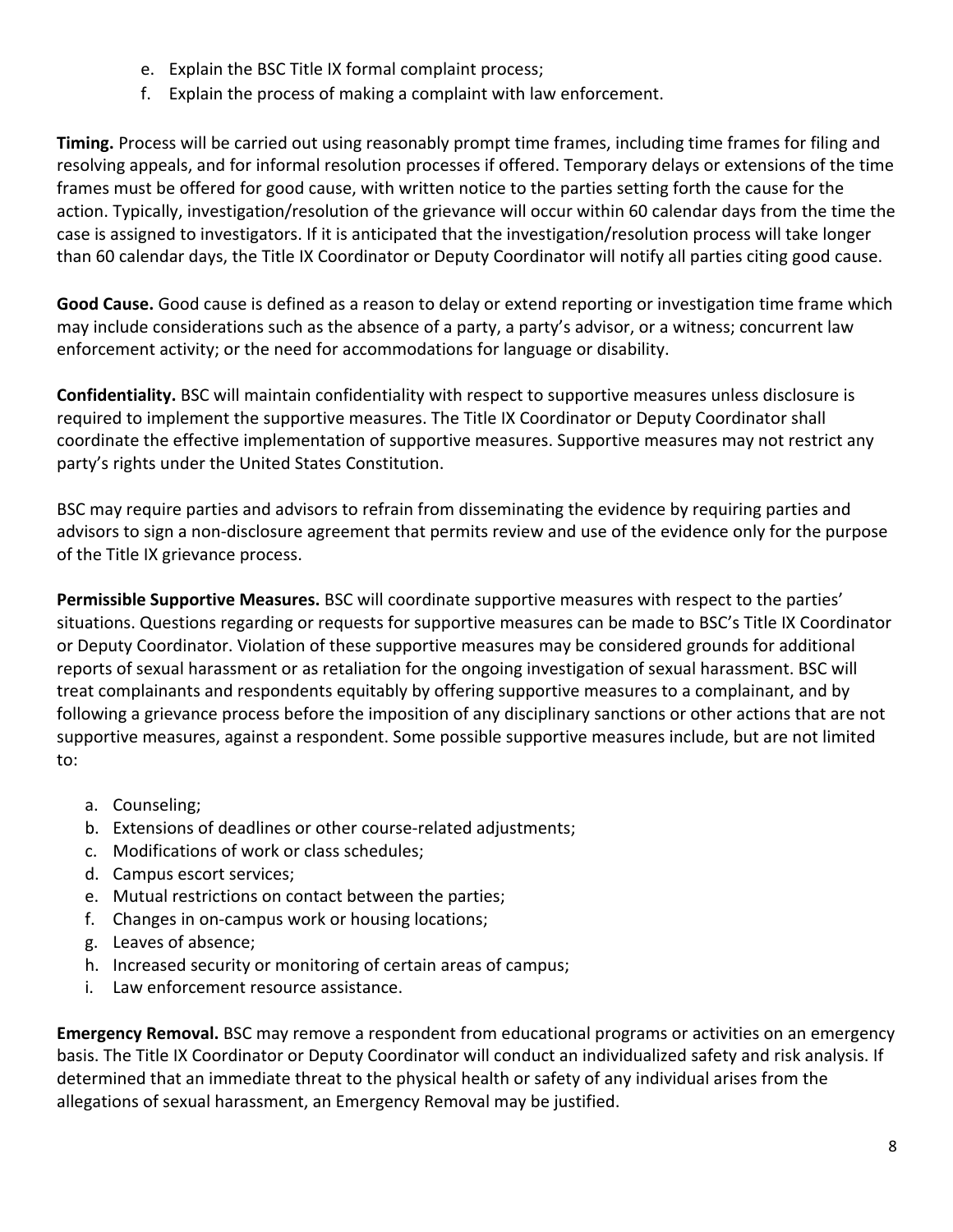- During the initial report or at any time during the investigation, the Title IX Coordinator or Deputy Coordinator may convene a Title IX Hearing Panel for review of the initial evidence for the determination of an emergency removal.
- BSC will provide the respondent with notice and the opportunity to appeal the emergency removal decision immediately following the removal.
- The respondent must submit their appeal concerning the Emergency Removal to the Title IX Coordinator or Deputy Coordinator within ten (10) calendar days from the date of the Emergency Removal notice. The Title IX Coordinator or Deputy Coordinator will submit the Emergency Removal Appeal to a Title IX Appeal Officer.
- Unless successfully appealed, the emergency removal will remain in place until sanctions are determined for the case.

**Administrative Leave.** BSC may place a non-student employee respondent on administrative leave during the investigation.

- During the initial report or at any time during the investigation, the Title IX Coordinator or Deputy Coordinator may convene a Title IX Hearing Panel for review of the initial evidence for the determination of Administrative Leave.
- BSC will provide the respondent with notice and the opportunity to appeal the Administrative Leave decision immediately following the decision.
- The respondent must submit their appeal concerning the Administrative Leave to the Title IX Coordinator or Deputy Coordinator within ten (10) calendar days from the date of the Administrative Leave notice. The Title IX Coordinator or Deputy Coordinator will submit the Administrative Leave Appeal to a Title IX Appeal Officer.
- Unless successfully appealed, the Administrative Leave will remain in place until sanctions are determined for the case.

**Dismissal.** In certain circumstances, BSC is either required or permitted to dismiss a complaint under Title IX:

- 1. Required Dismissal of Complaint
	- Conduct would not constitute sexual harassment even if proved.
	- Conduct did not occur in BSC's education program or activity.
	- Conduct did not occur against a person in the United States.
- 2. Permissive Dismissal of Complaint
	- The complainant makes written notice to the Title IX Coordinator or Deputy Coordinator that they would like to withdraw the formal complaint or any allegations.
	- The respondent is no longer enrolled or employed by BSC.
	- Specific circumstances prevent BSC from gathering evidence sufficient to reach a determination.

During the preliminary review of the report or during the investigation process, if the alleged conduct does not meet the definition of sexual harassment regarding Title IX, the Title IX complaint will be dismissed by the Title IX Coordinator or Deputy Coordinator. The parties have the right to appeal the Title IX dismissal. Either party can submit an appeal in writing regarding the dismissal within ten (10) calendar days from the date of dismissal to the Title IX Coordinator or Deputy Coordinator. Dismissal of a formal complaint does not preclude BSC from addressing the alleged sexual harassment under its own code of conduct. BSC may review the code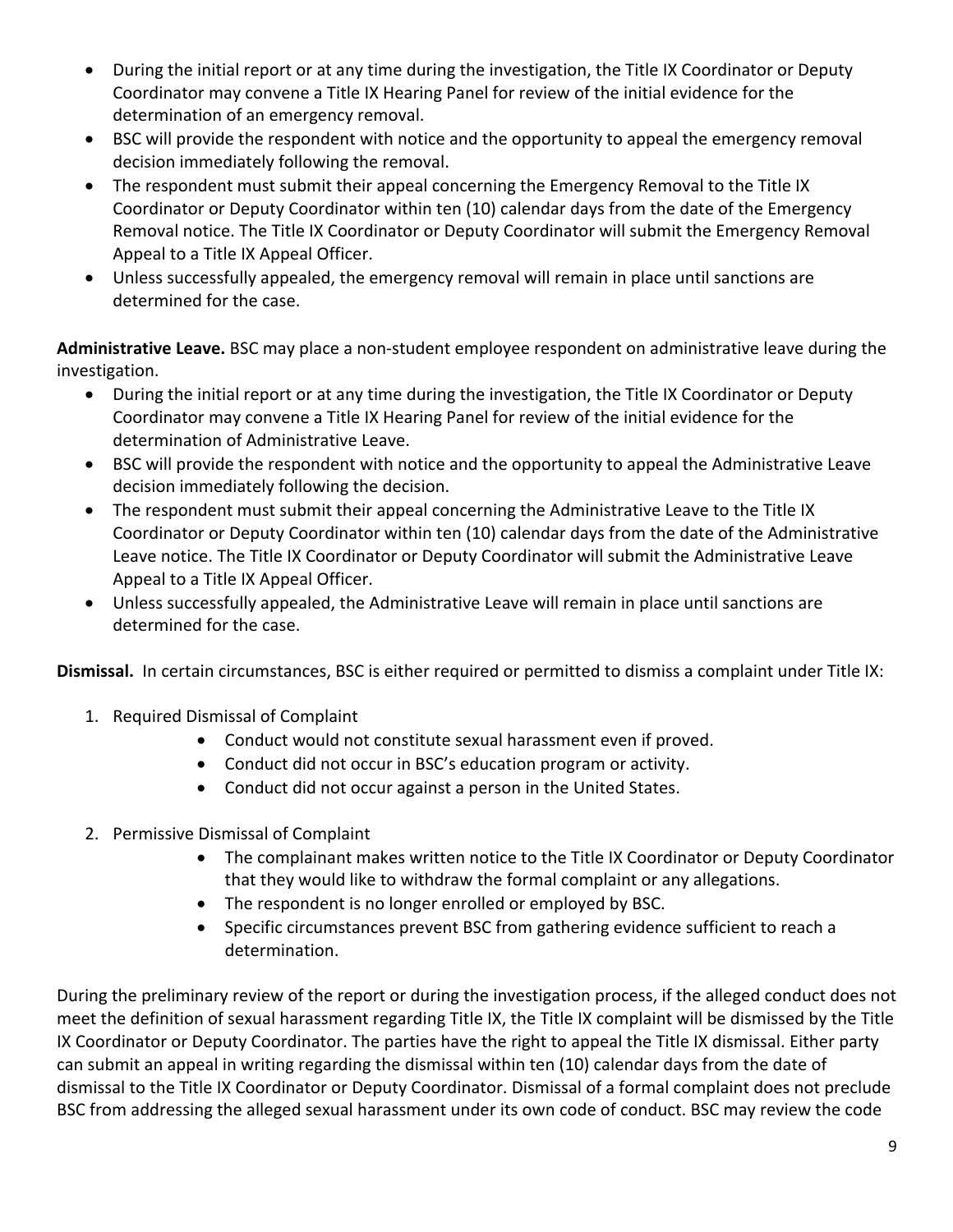of conduct with its legal counsel prior to taking action under another provision of its code of conduct to avoid taking actions constituting retaliation.

**Informal/Formal Resolution Process.** BSC offers both informal and formal resolution of sexual harassment reports involving BSC students, faculty or staff. An informal or formal resolution process may not be offered unless a formal complaint is filed. Independent of the path chosen by the complainant, BSC will conduct an impartial, fair, and prompt investigation into the allegations, and ensure that actions will be taken to prevent similar actions in the future. All parties have a responsibility to provide truthful information during the process. Parties will be notified in writing indicating the reason(s) for good cause by the Title IX Coordinator or Deputy Coordinator. Investigation/resolution (whether it is an informal or formal resolution) of the allegations shall include the following:

- 1. The complainant and the respondent have equal opportunities to present relevant witnesses and other evidence;
- 2. Providing both sides with similar and timely access to any information that will be used during the process;
- 3. Equal opportunity to have an advisor, and equal opportunity for advisors to participate;
- 4. The right of the complainant and the respondent to be informed of the outcome of the investigation/resolution, and the right of either party to appeal; and
- 5. The right of the complainant and the respondent to receive periodic status updates throughout the investigation/resolution process.

All sexual harassment cases shall use a "preponderance of the evidence" standard; meaning that in order for the accused to be held responsible, the evidence must show that it is more likely than not that the sexual harassment occurred.

**Notice of Alleged Violation.** For both an informal and formal resolution process, the respondent will be contacted with the Notice of Alleged Violation through BSC email or certified mail. The notice of alleged violation will include, when known:

- Nature of the alleged violation;
- Date, time, and place of the alleged violation;
- Source of information;
- Maximum sanction applicable if found in violation of the Title IX Policy;
- The right to choose an advisor of choice or have one appointed by BSC;
- Notice that a decision may be made in their absence based on the information currently available;
- The complainant's desire for an informal or formal resolution.

## **Informal Resolution:**

The informal process provides the complainant and respondent with a forum to address the behavior, to express how the alleged behavior has impacted them and those close to them, and to communicate to the parties involved and BSC how this behavior will be addressed so that the behavior will not reoccur. The informal resolution process is entirely voluntary, and the complainant or respondent may end the informal resolution process at any time and enter the formal resolution process. The complainant and respondent should never attempt to resolve the complaint on their own or directly with the other party. Except in cases between a student and a BSC employee which always require a formal resolution, the complainant may choose to pursue informal resolution of their complaint.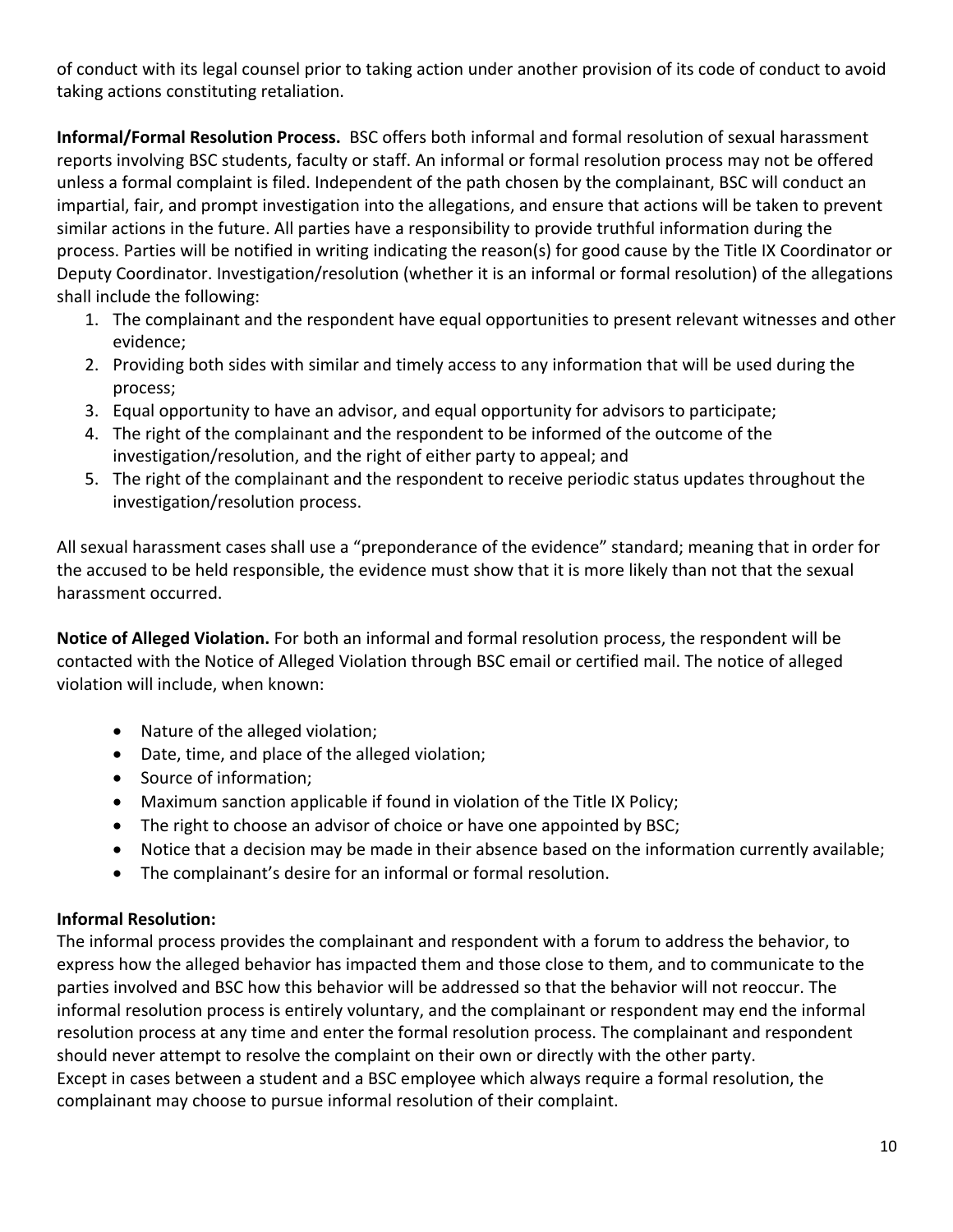To proceed with informal resolution process, BSC must obtain the parties' voluntary, written consent to the informal resolution process. BSC must provide the parties with written notice disclosing: the allegations, the requirements of the informal resolution process including the circumstances under which it precludes the parties from resuming a formal complaint arising from the same allegations. Any consequences resulting from participating in the informal resolution process, including the records that will be maintained or could be shared.

The Title IX Coordinator or Deputy Coordinator shall assign a Title IX Hearing Chair to oversee the informal resolution process.

The Title IX Hearing Chair may propose a sanction warranted by the information gathered during the informal resolution and any supporting information known to the College. If the sanction is agreeable to the parties, the informal resolution is complete, and the sanction is imposed. The Title IX Hearing Chair will prepare a document for the parties to sign indicating their agreement with the proposed resolution. In cases where the parties are not in agreement with the informal resolution, they could then enter the formal process.

## **Formal Resolution:**

**Investigation:** Investigation means to gather the facts, details and circumstances associated with a complaint. The investigation may include interviewing witnesses, review of documents or other steps to assist the Title IX Investigator to gather facts regarding the allegation(s).

**Formal written notice of investigation to complainant and respondent.** Written notice shall be given to known parties that includes:

- Notice of the grievance process, including any informal resolution process.
- Notice of the allegations of sexual harassment, including; sufficient details known at the time and with sufficient time to prepare a response, including, but not limited to, the names of the parties, the conduct allegedly constituting sexual harassment, and the date and location of the alleged conduct.
- BSC conducts the grievance process under the presumption that the respondent is not responsible for the alleged conduct and that a determination regarding responsibility is made at the conclusion of the grievance process.
- Both parties may have an advisor of their choice, who may be an attorney, and may inspect and review evidence. If a party does not have an advisor of their choice, BSC will appoint an advisor to assist with cross-examination for the live hearing free of charge.
- Notice that knowingly submitting a false report of sexual harassment is prohibited. Anyone knowingly submitting a false report is subject to disciplinary action.
- If during the course of the grievance process, additional allegations are added to the investigation which were not included in the initial notice, BSC shall provide written notice of the additional allegations to the parties.

BSC will send the parties their Notice of Investigation at least ten (10) calendar days prior to a scheduled meeting with an investigator.

## **Investigation:**

• BSC is required to investigate every filed formal complaint unless the complaint is subject to dismissal or if the parties mutually agree to an informal resolution process.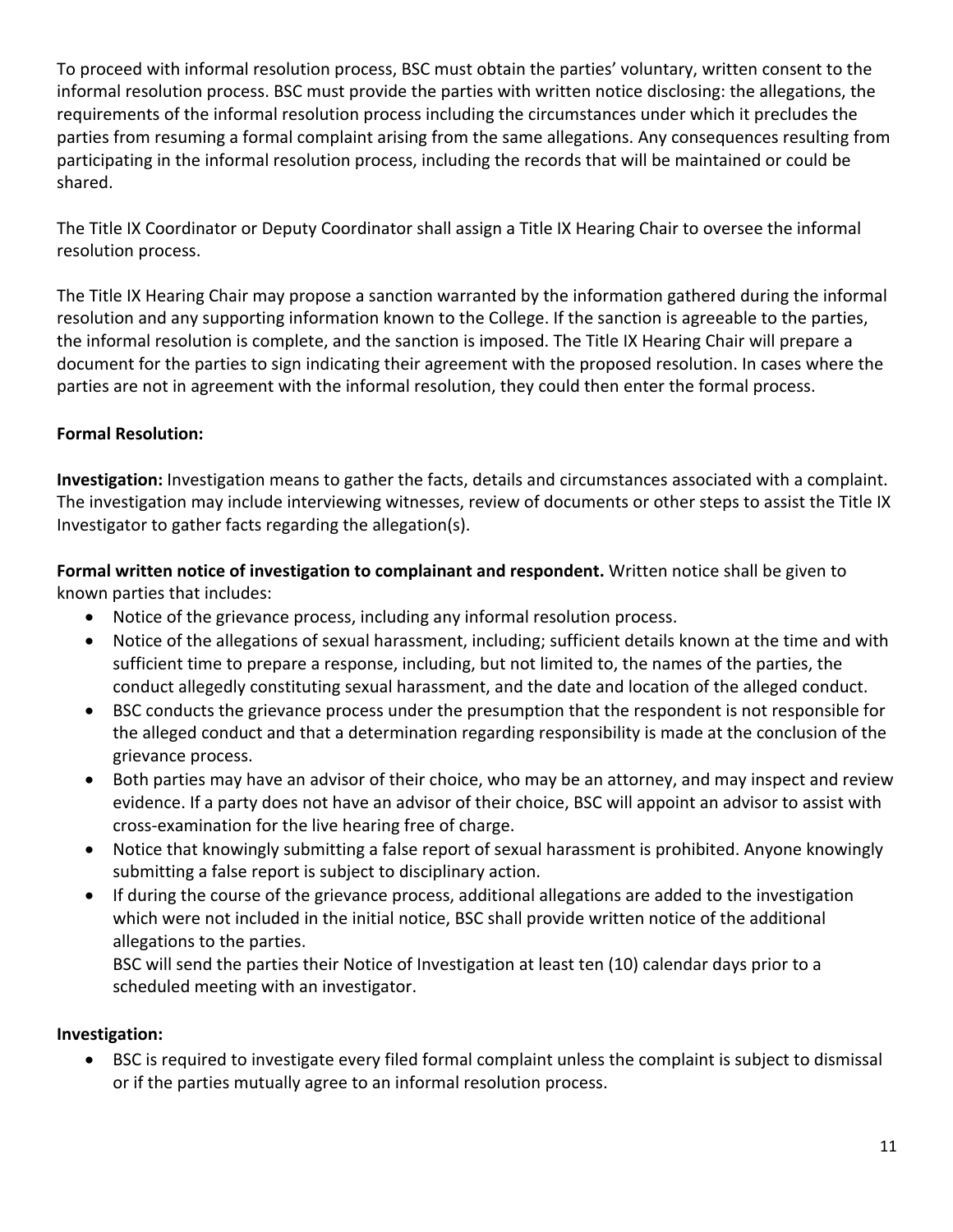- The burden of proof and the gathering of evidence is BSC's responsibility, not the responsibility of either party.
- At all times BSC shall observe a presumption the respondent is not responsible for the alleged conduct until and unless there is a determination of responsibility at the conclusion of the grievance process.
- BSC shall not require, allow, rely upon, or otherwise use evidence that constitutes, or questions that seek disclosure of, information protected under a legally recognized privilege, unless that privilege is waived.
- BSC will provide both parties equal opportunity to present facts and expert witnesses and other inculpatory or exculpatory evidence.
- BSC will not restrict the ability of parties to discuss the allegation or gather evidence (e.g., no "gag orders").
- BSC will provide written notice of the date, time, location, participation, and purpose of all hearings, investigative interviews, or other meetings, with sufficient time for the parties to prepare.
- BSC will perform an objective evaluation of all relevant evidence, including both inculpatory and exculpatory evidence.
- BSC will provide both parties and their advisors evidence directly related to the allegations, in electronic format or hard copy, at least ten (10) days prior to the preparation of the investigative report for the parties to inspect, review, and respond to the evidence.
- BSC will send the parties, and their advisors, an investigative report that fairly summarizes relevant evidence, in electronic format or hard copy, at least ten (10) days prior to the hearing for the parties to respond.
- BSC has the discretion to consolidate formal complaints where the allegations arise out of the same facts.

## **Advisors:**

- At the beginning of the grievance proceeding, complainants and respondents may select the advisor of their choice to assist with the grievance proceeding, as well as during the live hearing.
- If a party does not choose an advisor, BSC shall provide the party with an advisor free of charge. At minimum, BSC shall provide an advisor to conduct the party's cross-examination at the hearing. If needed, the Title IX Coordinator or Deputy Coordinator will assist parties in choosing a BSC advisor. However, nothing in this policy or the Title IX regulations should be read to prohibit BSC from providing an advisor for the full duration of the grievance process, provided that the parties are treated equally as to timing as BSC appoints advisors for both parties.
- BSC is not required to provide attorneys to parties to act as advisors, but appointed advisors shall be provided with access to appropriate training to ensure an understanding of the grievance process, though the same training provided to Title IX Coordinators, decision-makers, and investigators is not required.
- BSC is not required to attempt to create equality of advisors between the parties, particularly where one party selects an outside advisor, but should seek equality of advisors where BSC provides advisors to both parties.
- BSC provided advisors do not act as attorneys, advocates, provide personal support or offer counseling services. Parties seeking supportive measures or resources may contact the Title IX Coordinator.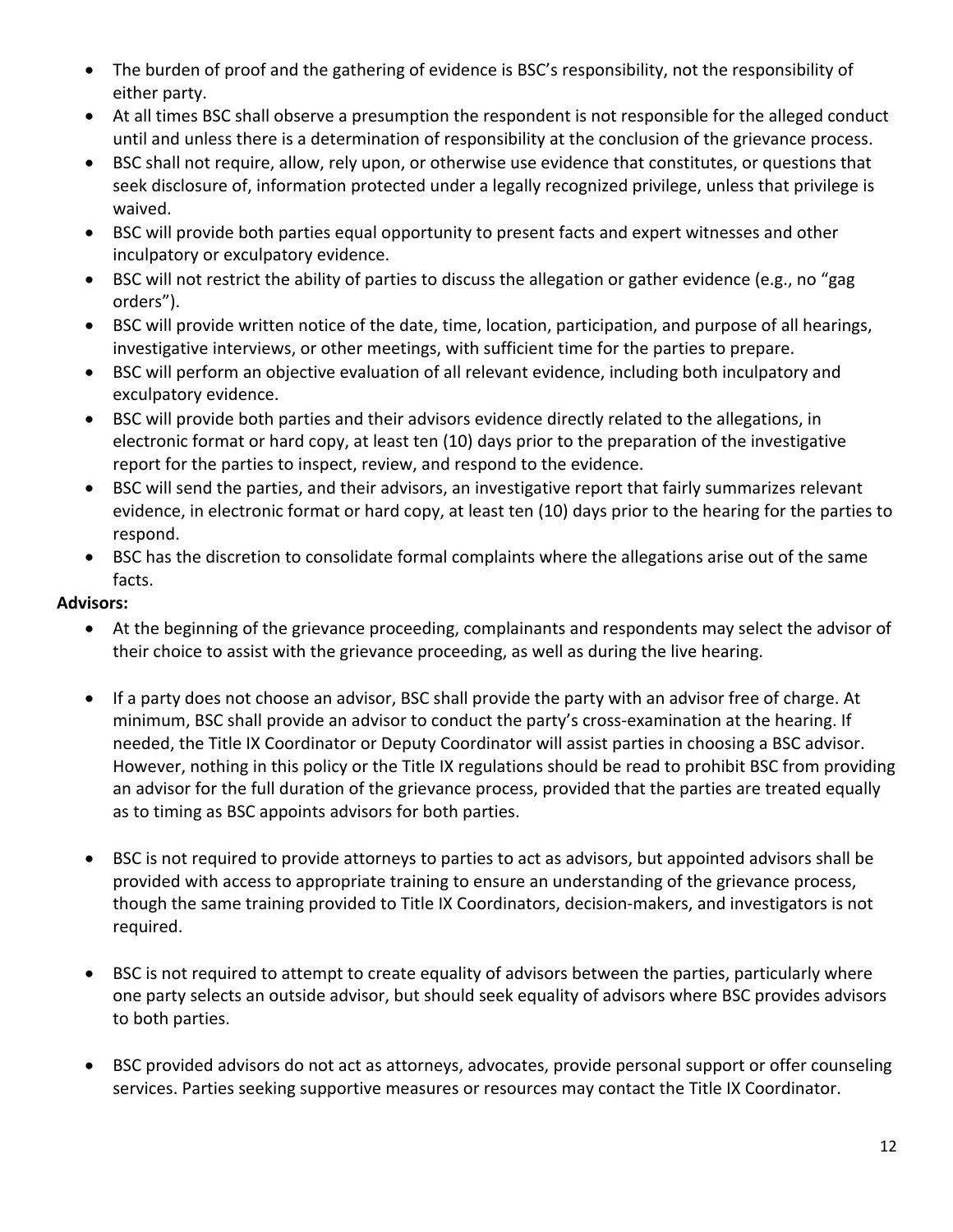- BSC provided advisors assist parties with questions regarding policy and procedure, and conduct crossexamination. BSC provided advisors are not bound by attorney-client privilege. No expectation of confidentiality exists between BSC provided advisors and parties.
- BSC provided advisors are required to disclose any previously unknown relevant case information to the Title IX Coordinator.

## **Hearings:**

BSC will provide the parties written notification of the hearing at least ten (10) calendar days prior to the hearing date. The parties may mutually consent to a shorter notice period.

The Title IX Coordinator or Deputy Title IX Coordinator will offer to schedule a pre-hearing meeting at least three (3) days prior to the hearing with each of the parties and their advisers to explain the hearing protocol.

- All formal complaints are required to have a virtual live hearing.
- The hearing will be presided over by a Title IX Hearing Chair and two additional trained Title IX Hearing Panel Members who will not be the investigator, the Title IX Appeal Officer, the Title IX Coordinator, or Deputy Coordinator.
- The hearing will provide each party with opportunity for each party's advisor to conduct cross examination of the other party and witnesses.
	- i. The cross examination will not be conducted personally by a party.
	- ii. The cross examination will be conducted directly, orally and in real time by the party's advisor.
- iii. The advisors may ask the other party or witnesses all relevant questions and follow-up questions, including those challenging credibility.
- Parties are required to submit their list of witnesses in writing to the Title IX Hearing Chair three (3) calendar days before the hearing.
- Parties and witness must be able to see and hear each other during the virtual live hearing.
- Prior to a party or witness answering a cross examination or other question, the Title IX Hearing Chair will first determine whether the question is relevant. The Title IX Hearing Chair will explain to the party's advisor asking the cross examination question any decision to exclude a question as not relevant.
	- i. In order to expediate the hearing, the Title IX Hearing Chair request the submission of questions to be asked live during the hearing in advance to determine relevancy.
	- ii. The prior submission of questions does not limit either party's advisor to asking additional questions that were not included in the submitted question.
- If a party does not have an advisor present at the live hearing, BSC will provide, without fee or charge, an advisor of BSC's choice who may be, but is not required to be an attorney to conduct cross examination on behalf of that party.
- Title IX Hearing Panel may enforce rules to ensure hearing decorum, such as requiring respectful treatment, specifying any objection process, governing timing of hearing and length of breaks, etc.
- The Title IX Hearing Panel may call the Investigator as first witness.
- BSC will record the hearing by audiovisual means. BSC will create an audiovisual recording, or transcript, of any live hearing and make it available to the parties for inspection and review.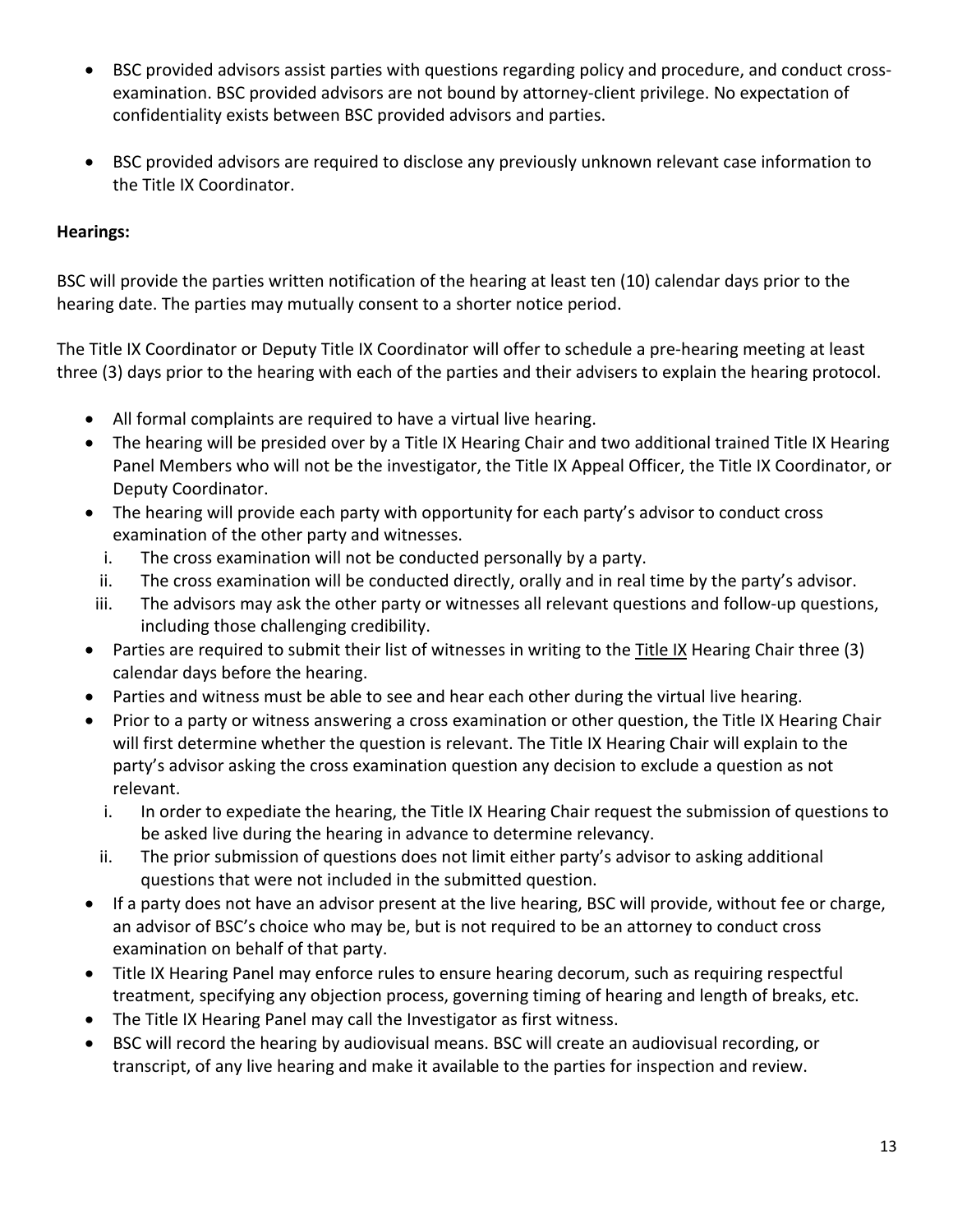• BSC provides rape shield protection for complainants, deeming irrelevant questions and evidence about a complainant's prior sexual behavior unless offered to prove that someone other than the respondent committed the alleged misconduct or offered to prove consent.

## **Determination Regarding Responsibility:**

- BSC uses the preponderance of the evidence as the standard for determining responsibility in all Title IX grievances.
- BSC will perform an objective evaluation of all relevant evidence, including both inculpatory and exculpatory evidence.
- The Title IX Hearing Chair will issue a written determination on behalf of the Title IX Hearing Panel regarding responsibility with the following:
	- i. Identification of the allegations potentially constituting sexual harassment;
	- ii. Description of the procedural steps taken from the receipt of the formal complaint through the determination, including any notifications to the parties, interviews with parties and witnesses, site visits, methods used to gather evidence, and hearings held;
	- iii. Findings of fact supporting the determination;
	- iv. A statement of, and rationale for, the result as to each allegation, including a determination regarding responsibility, any disciplinary sanctions to be imposed on the respondent, and whether remedies will be provided to the complainant;
	- v. The procedures, timelines, and permissible bases for the complainant and respondent to appeal findings of fact, conclusions about whether the alleged conduct occurred, rationale for the result as to each allegation, any disciplinary sanctions imposed on the respondent, and whether remedies will be provided to the complainant.
- The written determination will be sent simultaneously to both parties. Information on how to file an appeal will be included with the determination.
- The determination regarding responsibility becomes final;
	- o either on the date that notice of the result of any appeal is provided to the parties, if an appeal is filed,
	- $\circ$  or if an appeal is not filed, the date on which an appeal would no longer be considered timely.

## **Remedies:**

Remedies offered after the conclusion of the grievance process on a finding of responsibility must be designed to restore or preserve equal access to the educational programs or activities. Such remedies may include the same individualized services described as supportive measures; however, remedies need not be nondisciplinary or non-punitive, and need not avoid burdening the respondent.

## **Sanctions:**

A sanction is a consequence placed upon a Respondent for a violation(s) of BSC policies. Sanctions help define the individual's relationship with BSC in the context of current and potential future behavior, including a notice that further violations may lead to more severe behavioral sanctions.

## **Factors Considered in Determining Sanctions:**

Although not binding or definitive, the following factors may be considered in determining what sanctions are appropriate in a particular case:

- 1. The nature and severity of the violation(s);
- 2. Prior violations and disciplinary history;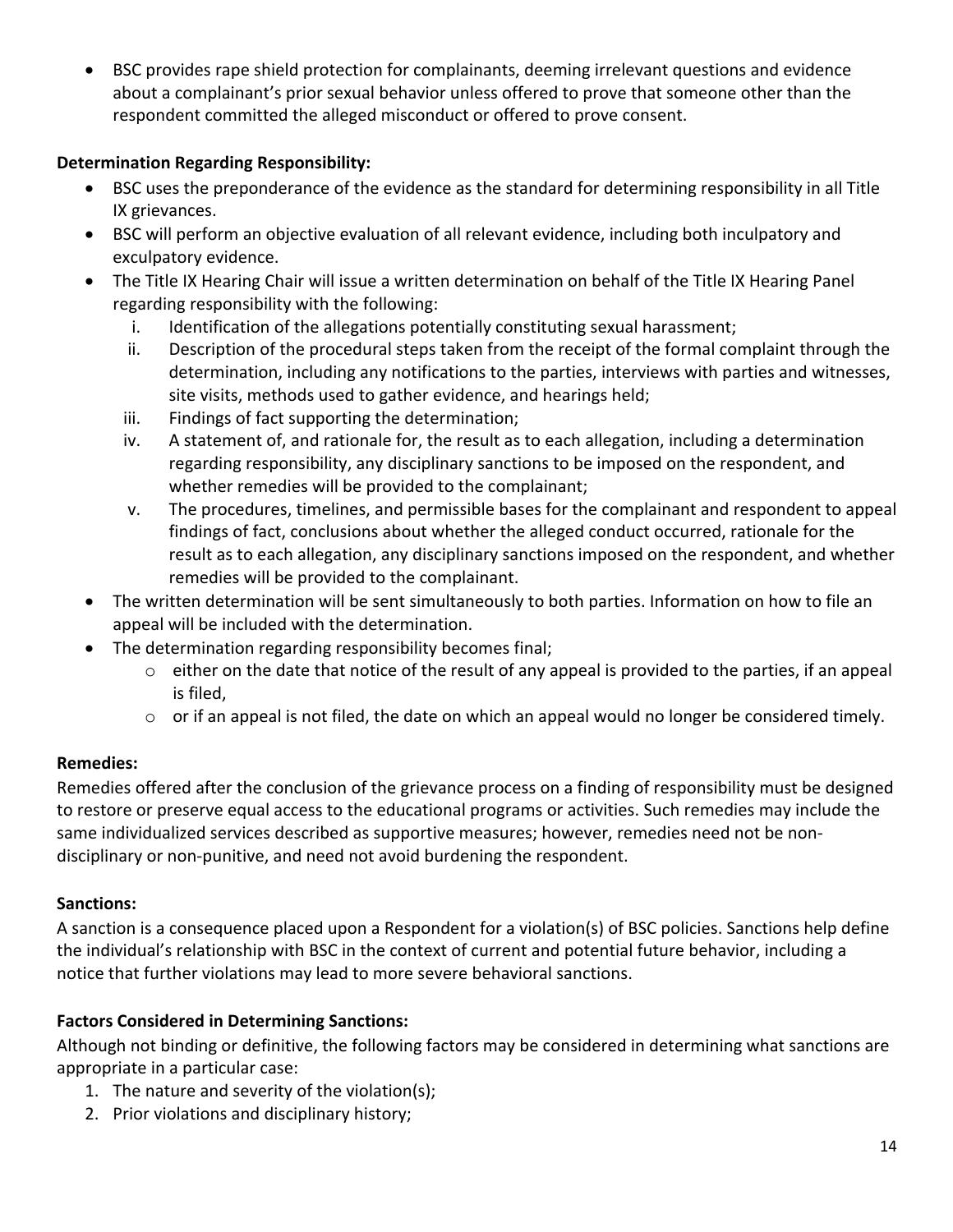- 3. The Respondent's motive or purpose for engaging in the behavior;
- 4. Sanctions which have been imposed in similar cases in the past;
- 5. The developmental and educational impact on the Complainant and Respondent;
- 6. The level of accountability taken and cooperation by the Respondent;
- 7. The level of risk and/or harm of the Respondent to the Complainant and the campus community;
- 8. Any other aggravating, mitigating, or relevant factors surrounding the violation.

Individuals who are found in violation of BSC's policy may be subject to one or more of the sanctions below.

# **Student Sanctions:**

- **Discretionary Sanctions**  Work assignments, service to the College, educational projects, alcohol and drug testing and/or screening, participation in a specific program.
- **Expulsion from the College** A written notification that the student is permanently denied the privilege of enrollment at the College. This is a matter of permanent record. Students expelled from BSC through this process will be administratively withdrawn from all classes and will be subject to SBHE Policy 830.2 and NDUS Procedure 830.0 Refunds.
- **Eviction** The formal removal of a student from College housing.
- **Fine** The imposition of a monetary penalty.
- **Loss of Privileges**  Denial of specified privileges for a designated period of time. Loss of privileges may include but are not limited to participating in or attending an event, receiving guests in residence halls, using network services, representing the College, and receiving financial aid.
- **Probation**  A written notification for violation of College policy. Probation indicates that continued enrollment is conditional upon review and observation in which the student demonstrates the ability to comply with College policies and any terms or conditions that have been imposed during a specified period. It is a matter of temporary record.
- **Restitution** Compensation for loss, damage, or injury. This may take the form of appropriate service and/or monetary or material replacement.
- **Revocation of Admissions and/or Degree**  Admission to or a degree awarded from the College may be revoked for serious violations committed by a student prior to graduation.
- **Suspension for Conduct** A written notification of denial of the privilege of enrollment in the College for a specific period. Conditions for re-enrollment may be specified. This is a matter of permanent record.
- **Suspension from Class** The immediate revocation of the privilege of attending a class, using a laboratory, or participating in a shop.
- **Warning** A verbal or written notice to the student that the student is violating or has violated College regulations.
- **Withholding Transcript (Grades) or Degree** Refusal by the College to provide transcripts or the degree to the student, to other institutions, to employers, and to other agencies until the completion of the process set forth in student conduct, including the completion of all sanctions imposed, if any.

## **Employee Sanctions:**

- Warning (written or verbal)
- Performance Improvement Plan
- Required Counseling
- Required Training or Education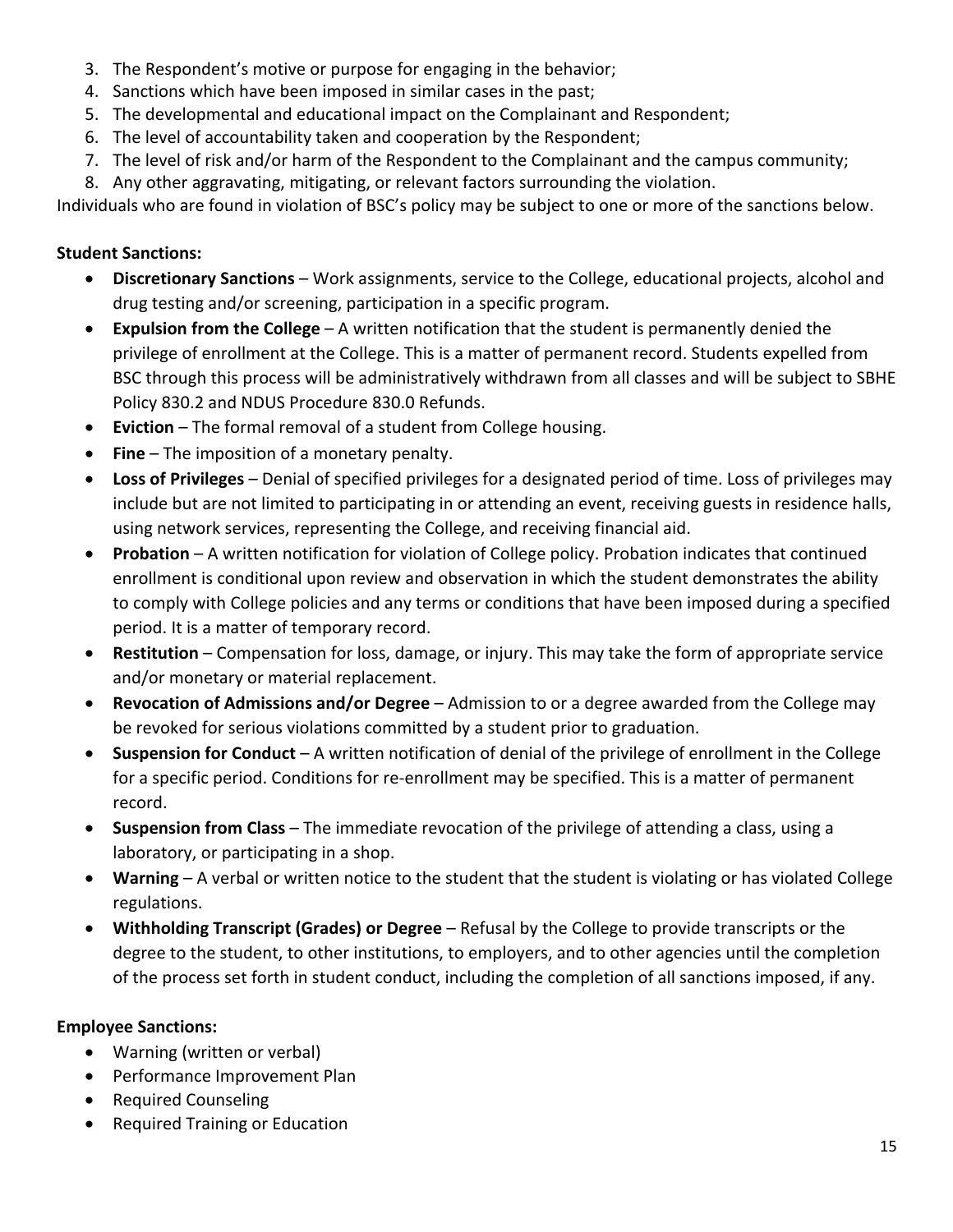- Demotion
- Reduction in Pay
- Loss of intended pay increase
- Suspension with pay
- Suspension without pay
- **Termination**

## **Appeal Process:**

Regardless of the outcome, one appeal of the outcome may be made by either the complainant or the respondent. Appeals must be submitted in writing to the Title IX Coordinator within ten (10) calendar days of the Hearing Panel's Notice of Responsibility. However, in any case involving a student suspension and expulsion, an appeal from either party can be made in writing within one (1) year following the date of the sanction and/ or decision.

The written appeal must contain the reason for the appeal. Appeals must meet one of the following criteria:

- i. BSC's failure to follow its own process and procedures that affected the outcome of the grievance process;
- ii. New evidence that was not reasonably available at the time the determination regarding responsibility or dismissal was made that could have affected the outcome of the matter; or
- iii. The Title IX Coordinator or Deputy Coordinator, investigator(s), or decision-maker(s) had a conflict of interest or bias for or against complainants or respondents generally or for or against the individual complainant or respondent, that affected the outcome of the grievance process.
- iv. The severity of the sanction was not consistent with the severity of the offense.

BSC will notify the non-appealing party in writing when an appeal is filed and equally implement appeal procedures for both parties.

BSC will assign a Title IX Appeal Officer to review and decide a Title IX appeal. BSC will ensure that the Appeal Officer was not on the Title IX Hearing Panel that reached the determination regarding responsibility or dismissal, the investigator, or the Title IX Coordinator, or Deputy Coordinator. BSC will give both parties a reasonable, equal opportunity to submit a written statement in support of, or challenging, the outcome.

The Appeal Officer will issue a written decision describing the result of the appeal and the rationale for the result; and provide the written decision simultaneously to both parties.

A complainant may appeal on the ground that the remedies are not designed to restore or preserve the complainant's access to BSC's education program or activity.

# **Resolving Prior Reports/Complaints:**

This policy and the corresponding procedures apply to reports and complaints of behavior that occurred on August 14, 2020 or after. For incidents that occurred prior to August 14, 2020, BSC will utilize the policy that was in place at the time the harassment was reported to have occurred. If the report or complaint meets the jurisdictional requirements under Title IX as found in this policy, then it will be resolved using these procedures. If the report or complaint does not meet the jurisdictional requirements found for the complaint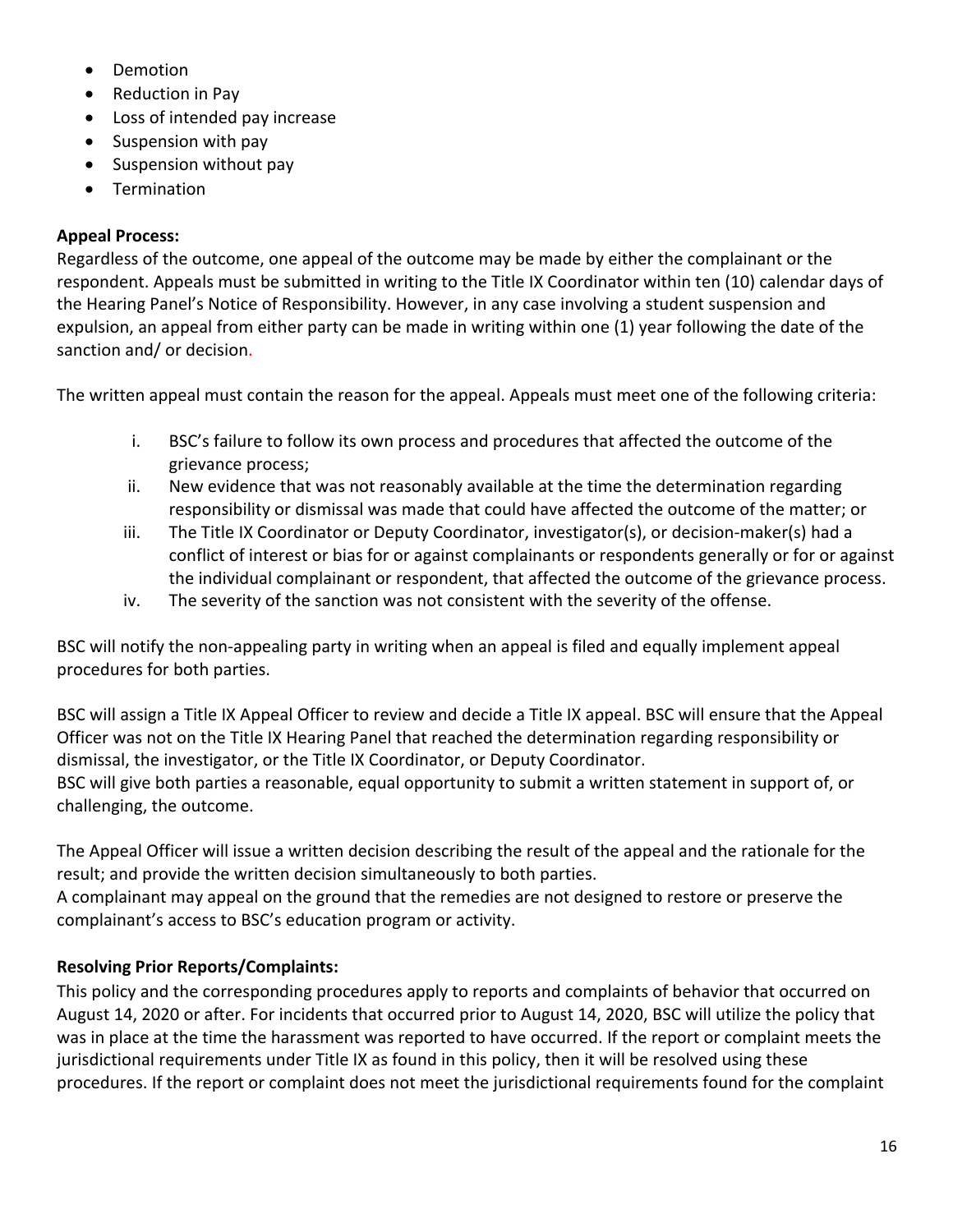to proceed under Title IX, it will be remanded to the appropriate office and will be addressed using other College procedures as appropriate.

## **Policy Conflicts:**

Any conflicts between this Policy and any existing BSC policy or procedure, student or employee handbook shall be resolved in favor of this Policy.

## **Shared Services and Cooperation between Institutions:**

BSC may work collaboratively with other NDUS institutions, the NDUS System Office, and other resources and seek uniformity in processes and procedures to the greatest extent possible. BSC may enter into agreements with other NDUS institutions or the NDUS System Office to arrange for the availability of trained investigators, advisors, hearing panelists, appeal officers, and individuals to facilitate a grievance process. Such agreements must include arrangements to share the costs of utilizing shared personnel, potential issues posed by FERPA and the confidentiality requirements of this Policy.

## **Prevention:**

BSC fosters a safe living, learning, and working environment for all members of the campus community. BSC develops programming that addresses all aspects regarding sexual harassment for the purpose of prevention and awareness. Various departments including, but not limited to, BSC Safety and Security, BSC Student & Residence Life, The Mystic Advising & Counseling Center provide input and resources for such programming. For additional information about campus programming concerning sexual harassment, contact BSC's Title IX Coordinator or Deputy Coordinator.

First year students are required to participate in a Title IX and Violence Against Women Act (VAWA) education program that combines sexual harassment and substance abuse prevention in a comprehensive online training program. This training program provides students with a comprehensive foundation in four areas: alcohol awareness, drug awareness, sexual harassment awareness, and intimate partner violence. BSC Safety & Security and BSC Student & Residence Life regularly monitor the campus grounds and facilities for the purpose of sexual harassment and crime prevention. Campus grounds and facilities are modified when considered to be a possible threat. A representative from BSC Administration, BSC Campus Safety & Security, BSC Student & Residence Life and the BSC Student Government Association (SGA) tour campus on an annual basis to determine any safety concerns. They assess campus signs, lighting, grounds, and locking procedures. For further safety information, contact BSC's Campus Safety & Security Department bsc.safety@bimarckstate.edu.

Additionally, BSC publishes and disseminates annual crime statistics including incidents of sexual harassment as required by the Clery Act. The annual Clery Act Report is available online at: https://bismarckstate.edu/students/resources/HealthandSafety/CampusSafety/CampusSecurity/

## **Intervention:**

BSC actively supports individuals who experience sexual harassment through a coordinated response system that attends to their physical and emotional well-being. BSC disciplinary efforts respect the personal rights of all parties. All reports/notices of sexual harassment are handled in a manner designed to respect the privacy of the involved individuals, to the extent permitted by law. Specific report details may be shared with appropriate departments and agencies to address environmental safety concerns and investigative needs.

## **Recordkeeping:**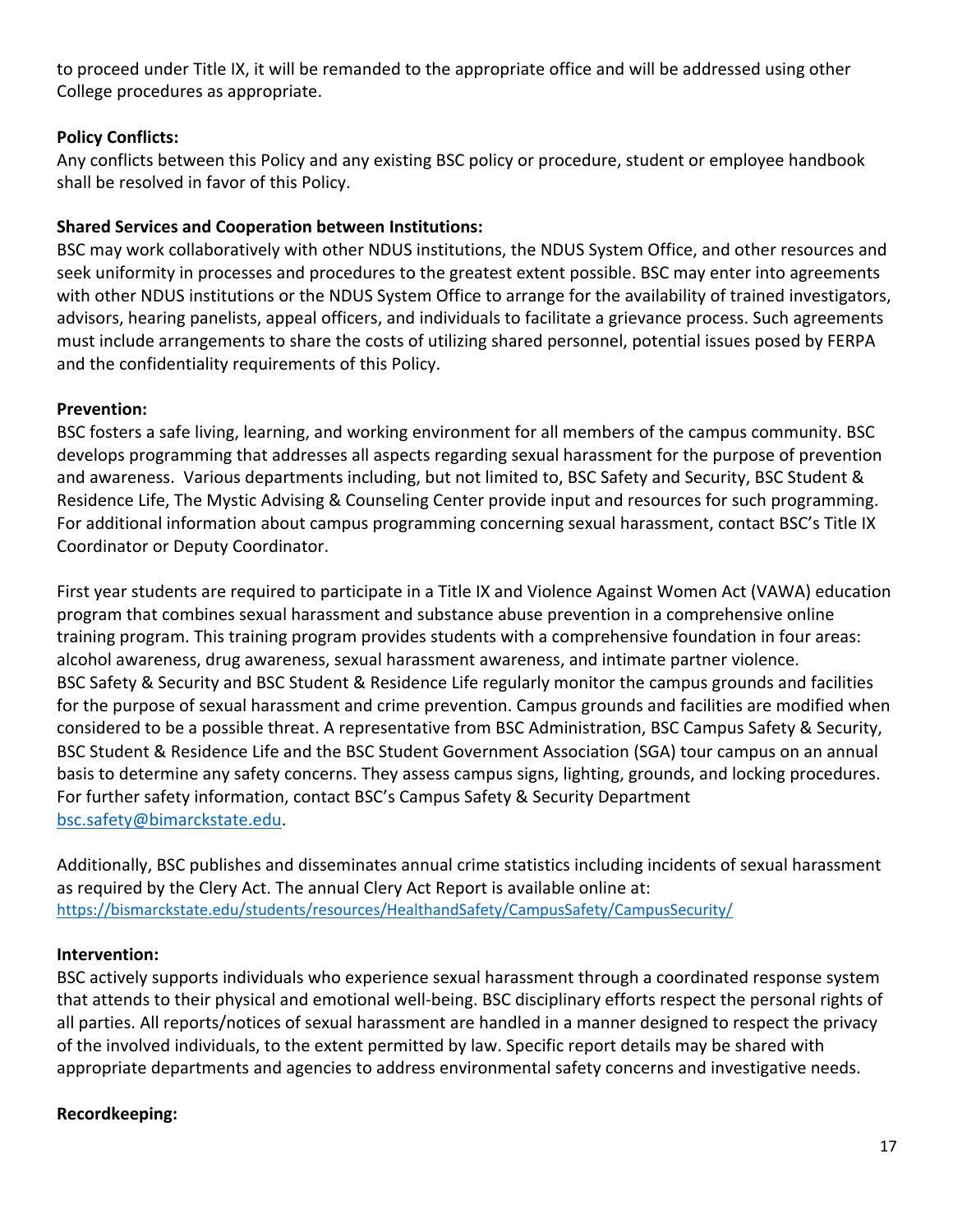BSC will create and maintain for seven years, records of any actions, including records of supportive measures, taken in response to a report or formal complaint of sexual harassment.

- 1. Each sexual harassment investigation, including any determination regarding responsibility; any audio or audiovisual recording or transcript; any disciplinary sanctions imposed on the respondent, and any remedies provided to the complainant.
- 2. Any appeal and the result;
- 3. Any informal resolution and the result;
- 4. All materials used to train Title IX coordinators, investigators, decision-makers, and any person who facilitates an informal resolution process, which the institution must make available on its website.

BSC will maintain records involving expulsion indefinitely. In each instance, the institution must document the basis for its response was not deliberately indifferent, and document that it took supportive measures, or, if supportive measures were not provided, an explanation of why such a response was not clearly unreasonable in light of the known circumstances.

# **BSC Title IX Training Policy:**

## **Employees:**

At BSC, all employees are required to take annual Title IX compliance training. Employees who do not complete mandatory training face disciplinary action up to and including termination. Employees with questions regarding training options should contact BSC Human Resources.

# **Students:**

All BSC students receive BSC's Title IX and Sexual Misconduct Policies as well as additional resource information via their BSC email on the  $10<sup>th</sup>$  day of every semester. All degree-seeking freshmen and degreeseeking transfer students are required to complete a Title IX and VAWA education program in their first semester at BSC. They are not allowed to register for their next semester's classes until they complete the training. Students with questions regarding training options should contact BSC's Mystic Advising & Counseling Center.

# **Title IX Team:**

- 1. All persons involved in the grievance process, including, but not necessarily limited to, Title IX Coordinators, Investigators, Hearing Panelists, Appeal Officers, must receive training on the following areas:
	- a. The definition of sexual harassment;
	- b. The scope of the education program or activity;
	- c. How to conduct an investigation and grievance process, including hearings, appeals, and informal resolution processes, as applicable;
	- d. How to serve impartially, including by avoiding prejudgment of the facts at issue; conflicts of interest, and bias.
- 2. Additionally, Hearing Panelists and Appeal Officers must receive training on the following areas:
	- a. Any technology to be used at a live hearing;
	- b. Issues of relevance of questions and evidence, including when questions about the complainant's sexual predisposition or prior sexual behavior are not relevant;
- 3. Investigators must also be trained on issues of relevance to create an investigative report that fairly summarizes relevant evidence.
- 4. All training materials must not rely on sex stereotypes and must promote impartial investigations and adjudications of formal complaints.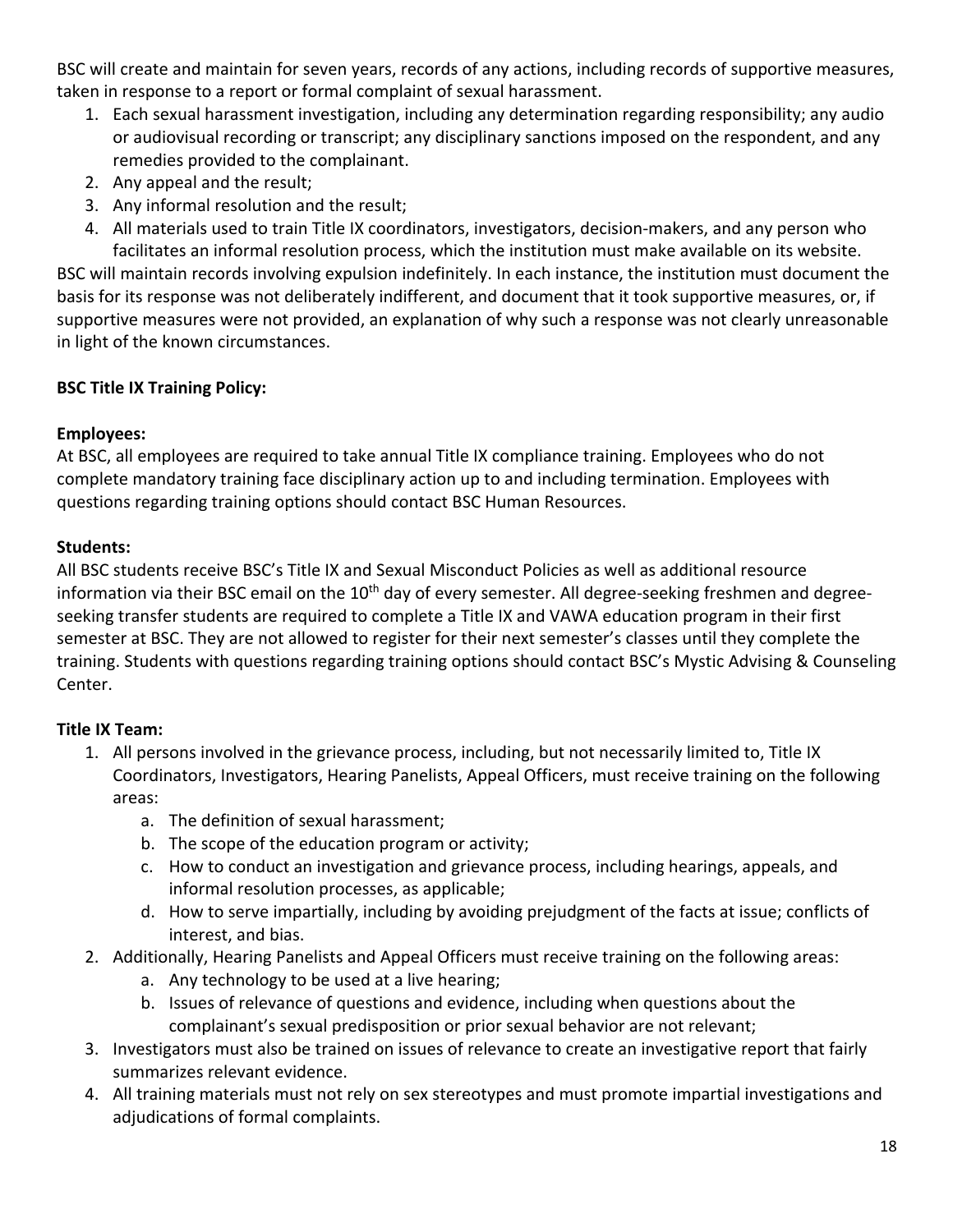5. All training materials must be made available to the public by posting on BSC's website.

## **Retaliation:**

- 1. BSC or any other person shall not intimidate, threaten, coerce, or discriminate against any individual for the purpose of interfering with any right or privilege secured by title IX or this policy, or because the individual has made a report or complaint, testified, assisted, or participated or refused to participate in any manner in an investigation, proceeding, or hearing under this part.
- 2. Intimidation, threats, coercion, or discrimination, including charges against an individual for code of conduct violations that do not involve sex discrimination or sexual harassment, but arise out of the same facts or circumstances as a report or complaint of sex discrimination, or a report or formal complaint of sexual harassment, for the purpose of interfering with any right or privilege secured by Title IX or this part, constitutes retaliation.
- 3. The exercise of rights protected under the First Amendment does not constitute retaliation.
- 4. Charging an individual with a code of conduct violation for making a materially false statement in bad faith in the course of a grievance proceeding does not constitute retaliation, although a determination regarding responsibility alone is not sufficient to conclude that any party made a materially false statement in bad faith.
- 5. Complaints alleging retaliation may be filed pursuant to the grievance procedures for sex discrimination under Title IX.

## **Resources:**

BSC will provide written notification to students and employees about existing resources available for victims within the institution/community regarding, but not limited to:

- counseling,
- health,
- mental health,
- victim advocacy,
- legal assistance,
- visa & immigration assistance,
- student financial aid,
- and other services available for victims

The following resources are available to assist individuals involved with the Title IX grievance process.

## **BSC Resources**

BSC Mystic Advising and Counseling Center (MACC) 701-224-5752 Students Only Personal Counselor Student Union, Lower Level (1425 Schafer Street) bsc.counseling@bismarckstate.edu

BSC Campus Safety and Security 701-224-2700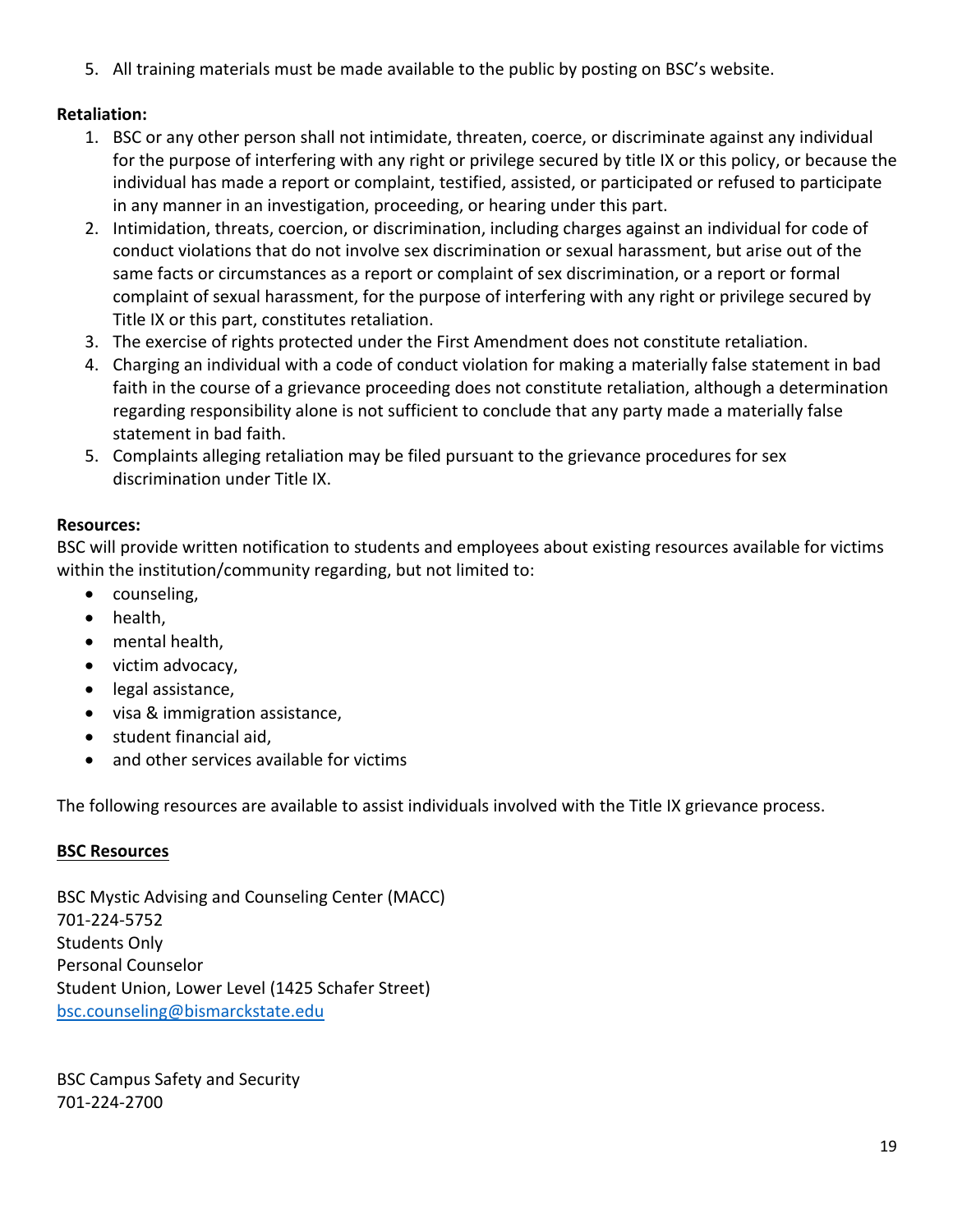Shafer Hall, 135C (1500 Edwards Avenue) bsc.safety@bismarckstate.edu

BSC Student Accessibility 701-224-2496 Student Union, Lower Level (1425 Schafer Street) bsc.accessibility@bismarckstate.edu

#### **Community Resources**

CHI St. Alexius Health Employee Assistance Program (EAP) Employees Only 1310 East Main Avenue Bismarck, ND 58501 701-530-7195 or 1-800-327-7195 https://www.chistalexiushealth.org/bismarck/facilities/employee-assistance-program

# CHI St. Alexius Medical Center st.alexius.org 900 E. Broadway, Bismarck Emergency Room...................................................................................................530-7001 Archway Mental Health………………………………………………………………..……….…………..530-7333 Information............................................................................................................530-7000 Sanford Health bismarck.sanfordhealth.org 300 N. 7th Street, Bismarck Emergency Room...................................................................................................323-6150 Sanford Behavioral Health………………………………………………………………..……………….323-6543 Information............................................................................................................323-6000 Walk in Clinic Appointments (*North*).....................................................................323-8300 Walk in Clinic Appointments (*Downtown)* ……………………………………………….……….323-5740 West Central Human Services *nd.gov/dhs/locations/regionalhsc/westcentral/* 1237 W Divide Ave #5, Bismarck Information ………………..………………....................................................................... 328-8888 Crisis Line……………………………………………………………………………….………………………….328-8899 Toll-free.......................................................................................................1-888-328-2112 EMERGENCY……………………………………………….…………………..……………….……………………………………911 Bismarck Police Department bismarcknd.gov/ 700 South 9<sup>th</sup> Street, Bismarck

Phone .………….……………..……………………………………………………………………………………223-1212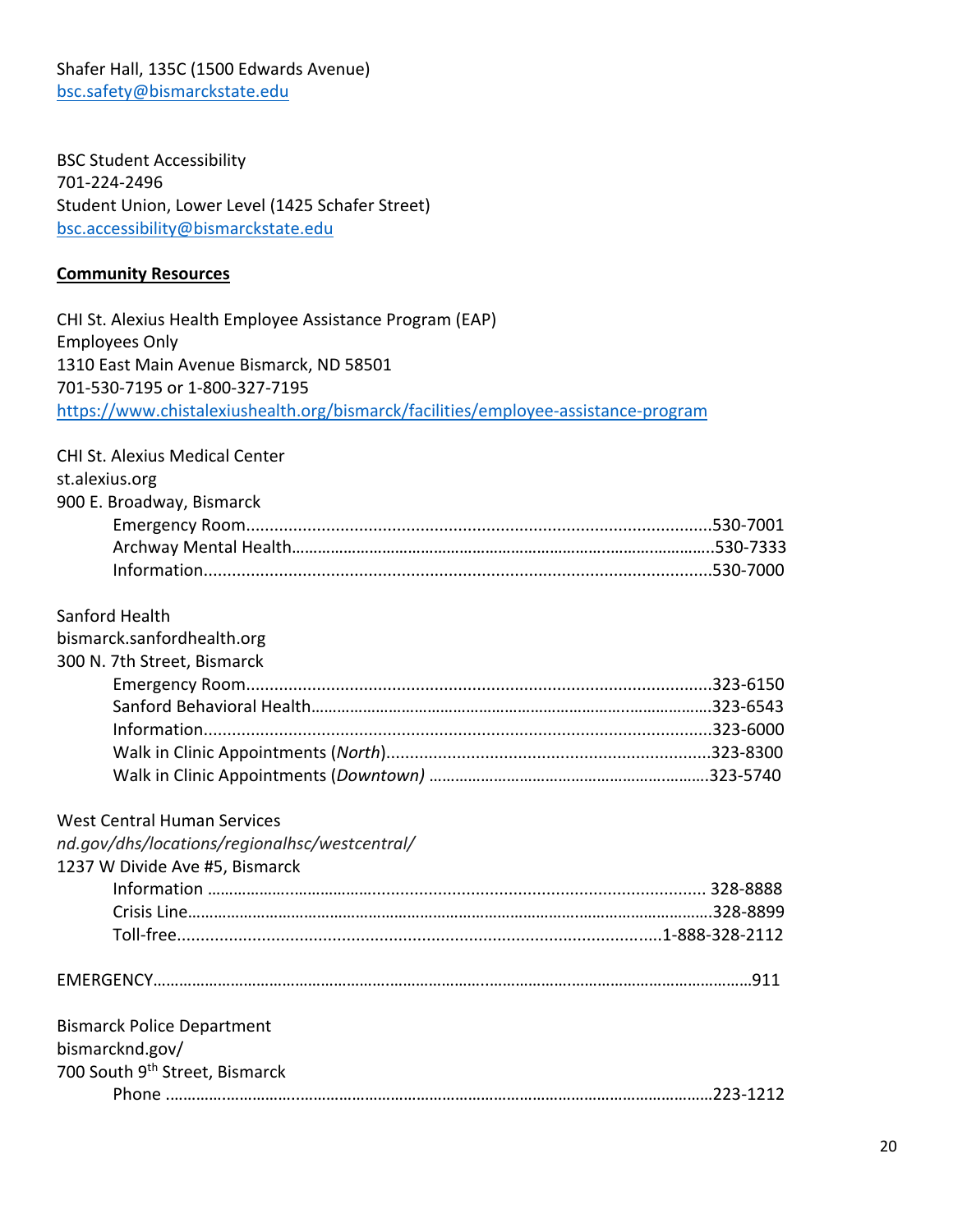| Mandan Police Department<br>mandanpd.com/<br>205 1st Ave NW, Mandan                                               |  |
|-------------------------------------------------------------------------------------------------------------------|--|
| Abused Adult Resource Center (Abuse, Neglect & Rape)<br>If a medical emergency or a crime is in progress call 911 |  |

abusedadultresourcecenter.com/ 218 W. Broadway Ave., Bismarck

| DI OQU ,  , DISITIOI CK |  |
|-------------------------|--|
|                         |  |
|                         |  |

## **For More Information on Sexual Harassment and Title IX:**

www.bismarckstate.edu/titleix

Or contact: Kaylyn Bondy Vice President for Student Affairs/Title IX Coordinator National Energy Center of Excellence, Room 331C Bismarck, ND 58501 Phone: 701-224-5638 Email: kaylyn.bondy@bismarckstate.edu

Nicole Mikkelsen Chief Human Resources Officer/Deputy Title IX Coordinator Meadowlark Building PO Box 5587 | 1700 Schafer St. Bismarck, ND 58506-5587 Phone: 701-224-5531 | 800-366-6888 (TTY Relay ND) Email: nicole.mikkelsen@bismarckstate.edu

## **This policy manual seeks to combine and implement the legal, regulatory, and policy requirements regarding sexual harassment and discrimination contained within:**

- Titles IV and VII of the Civil Rights Act of 1964
- Title IX of the Education Amendments Act of 1972
- Jeanne Clery Disclosure of Campus Security Policy and Campus Crime Statistics Act of 1990
- The Violence Against Women Act of 2013
- NDCC 15-10-56. Disciplinary Proceedings: Right to Counsel for Students & Organizations-Appeals
- NDCC 34-06.1-03. Prohibition of Discrimination
- NDCC 54-06-38. Harassment Policies
- ND SBHE Policies 514. Due Process Requirements (for students)
- ND SBHE 603.1. Harassment (for employees)
- ND SBHE 603.2. Equal Employment Opportunity
- ND SBHE 605.3. Nonrenewal, Termination or Dismissal of Faculty
- ND SBHE 605.4. Hearing and Appeals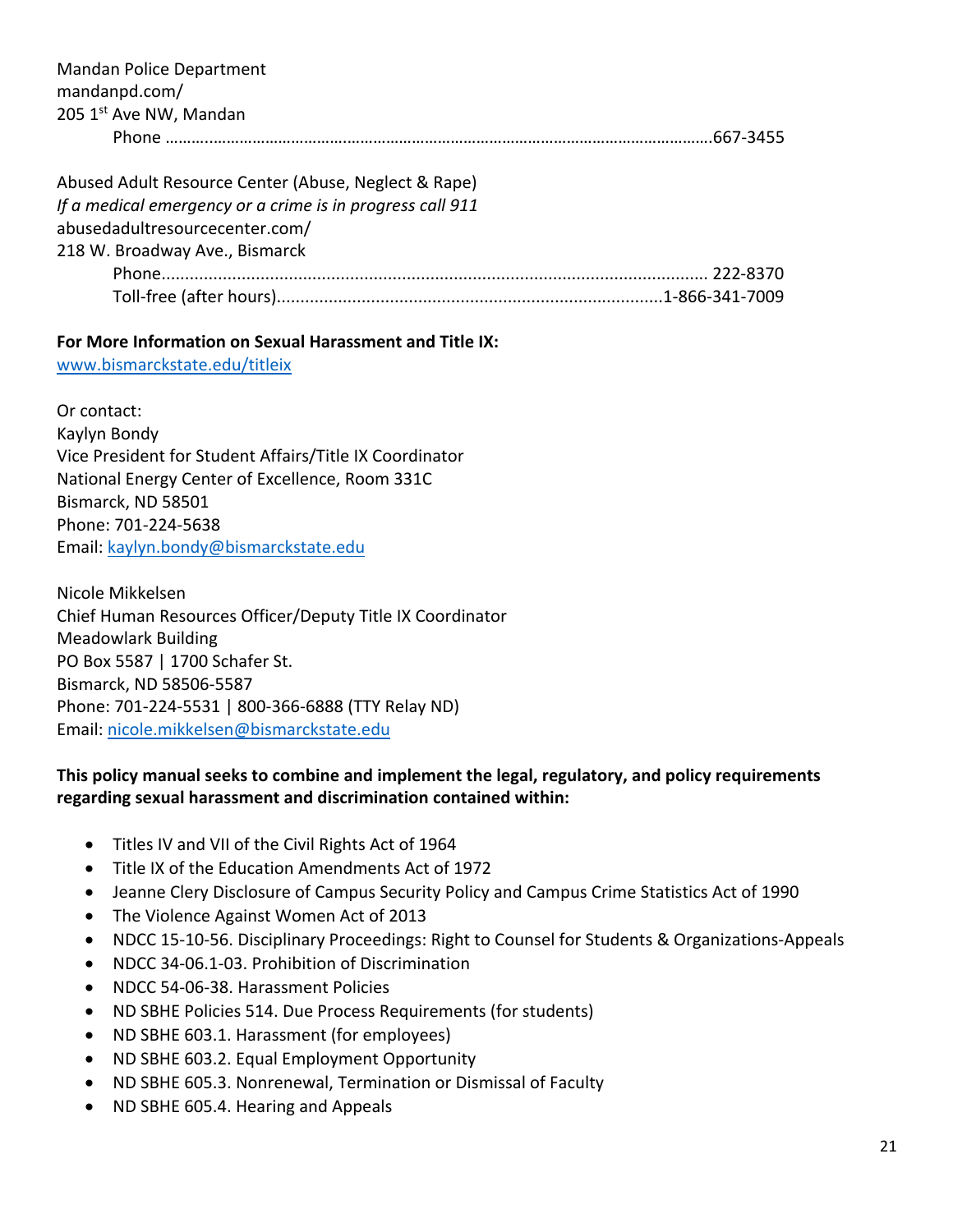- ND SBHE 605.5. Mediation
- ND SBHE 612. Faculty Grievances
- NDUS HR Policies 25. Job Discipline/Dismissal
- NDUS HR Policies 26. Termination Procedure
- NDUS HR Policies 27. Appeals Procedures

### **Equal Opportunity and Non-Discrimination Statement**

Bismarck State College is an equal opportunity institution that does not discriminate on the basis of race, color, sex, gender, gender identity, national origin, age, religion, sexual orientation, information protected by the Genetic Information Nondiscrimination Act (GINA), marital status, disability, veteran's status or any other status protected by law in its admissions, student aid, employment practices, education programs or other related activities.

#### **Inquiries regarding student non-discrimination policies and 504/ADA policies at BSC should be directed to:**

Vice President for Student Affairs 1200 Schafer Street Bismarck, ND 58501 Phone: 701-224-5638 kaylyn.bondy@bismarckstate.edu

#### **For Title IX inquiries, contact:**

Dr. Kaylyn Bondy, Vice President for Student Affairs/Title IX Coordinator National Energy Center of Excellence, Room #331C 1200 Schafer Street Bismarck, ND 58501 Phone: 701-224-5638 kaylyn.bondy@bismarckstate.edu

Office for Civil Rights Chicago Office (Local OCR office for North Dakota) U.S. Department of Education John C. Kluczynski Federal Building 230 S. Dearborn Street, 37th Floor Chicago, IL 60604 Telephone: 312-730-1560 FAX: 312-730-1576; TDD: 800-877-8339 Email: OCR.Chicago@ed.gov Website: http://www.ed.gov/ocr/

#### **Inquiries regarding employee non-discrimination policies and 504/ADA policies at BSC should be directed to:**

Chief Human Resources Officer Meadowlark Building 1700 Schafer Street Bismarck, ND 58501 Phone: 701-224-5427 nicole.mikkelsen@bismarckstate.edu